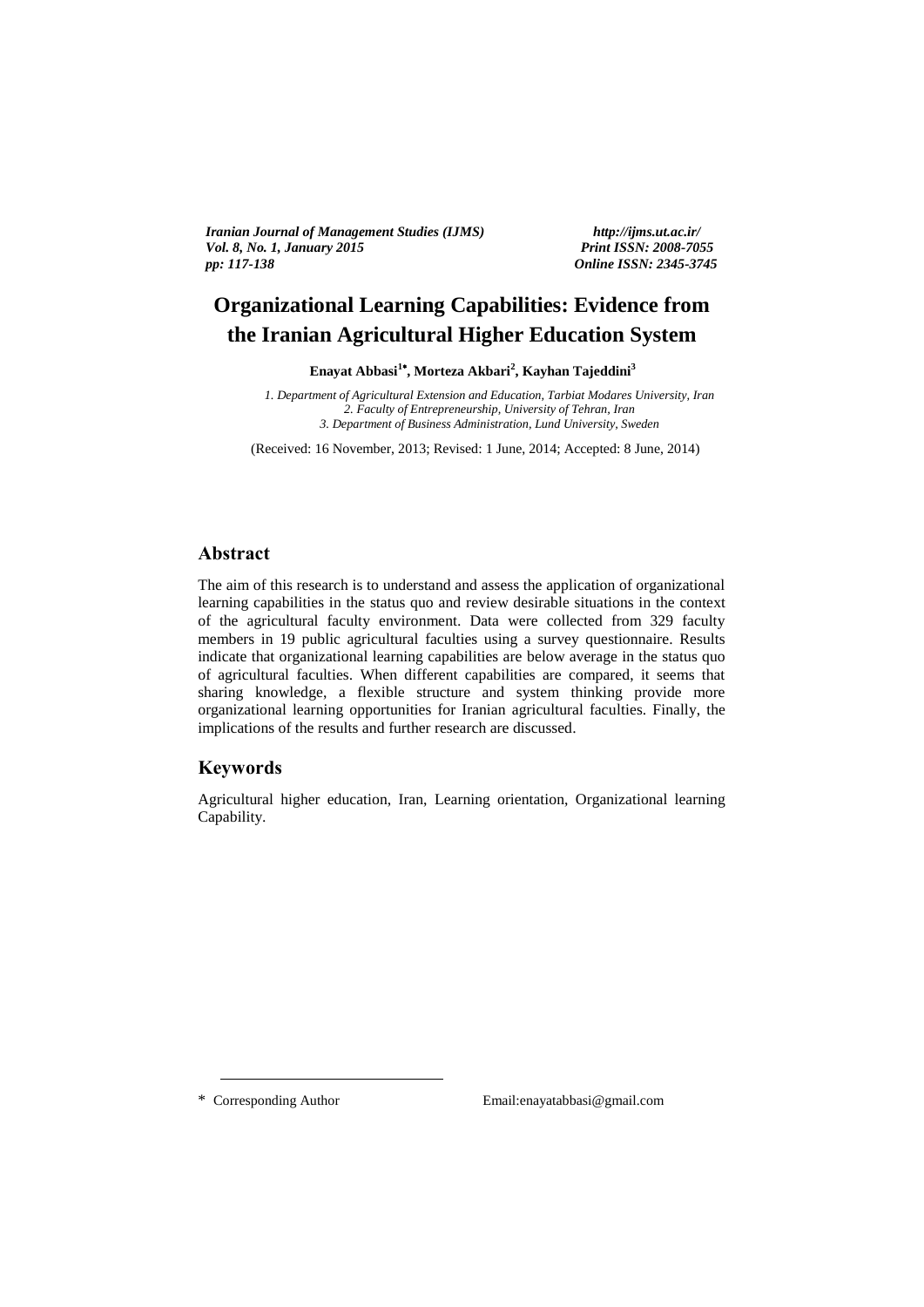### **Introduction**

The study of learning organizations has gained increasing importance in recent years. Past research shows that having a learning orientation enables firms to maintain a long-term competitive advantage over rivals and that continuous learning is essential for surviving in dynamic and competitive environments (Dickson, 1996). Scholars in a range of disciplines have studied the nature, drivers and consequences of learning organizations. For example, this construct has been observed taking a sociological approach (Levitt and March, 1988), psychological approach (Daft and Weick, 1984), strategic perspective (the recognition of opportunities for, or threats to, the company) (Kandemir and Hult, 2004; Henri, 2006), as well as from a theoretical organizational perspective (Senge, 1990; Huber, 1991). According to Huber (1991), learning only occurs if a firm recognizes the need to change and acquire new knowledge and understanding.

Like many other higher educational systems in developing countries, the agricultural higher education system in Iran, as well as its faculty members have faced numerous challenges in recent years. On the one hand, the increasing number of students who pursue majors and careers in agriculture and on the other hand, the increasing unemployment rate among agricultural graduated students, have caused an ongoing debate about whether agricultural higher educational institutions have been aligned with the needs of the market, or whether they have to significantly re-examine the issues at hand. For example, Ahmadian (2004) found that the number of students who have studied different disciplines within the broader field of agriculture in Iran has increased from 11404 in 1976 to 60982 in 1996 and 109718 in 2002. Contrastingly, the unemployment rate among these graduate students has risen from 9.1% in 1996 to 24.1% in 2002. This rate was 4% and 13.47% for the total higher education students graduating in 1996 and 2002, respectively (Ahmadian, 2004). Since learning is regarded as a keystone of adaptation (Tajeddini, 2009a), this study argues that organizational learning capabilities can play a pivotal role in improving the current situation and recommend that policy makers pay more attention to exploiting organizational learning opportunities.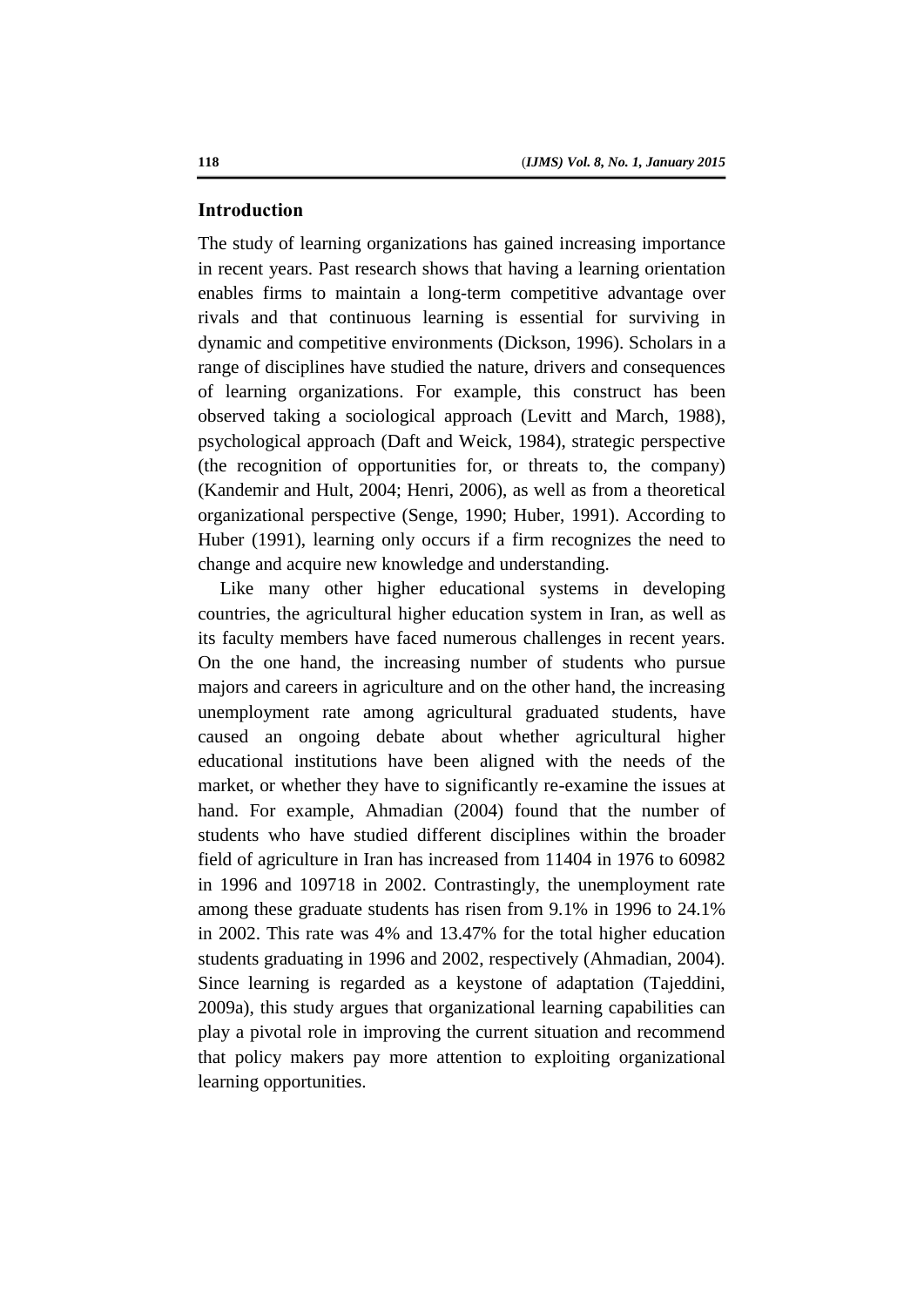Learning literature shows that although there is a wide range of studies concerning the issues of organizational learning and learning organizations within different Iranian industries (see Tajeddini, 2009a), little is known about the organizational learning capabilities in the agricultural sector (Abbasi, 2010; Abbasi *et al*., 2012; Hejazi and Veisi, 2007). Specifically, Hejazi and Veisi (2007) investigated Senge's (1990) five disciplines – shared vision, personal mastery, mental models, team learning and system thinking – at the University of Tehran College of Agriculture and Natural Resources. Additionally, Abbasi and Hejazi (2010) considered transformational leadership and organizational culture as two constructs that provide learning capabilities in all Iranian public agricultural faculties. In sum, previous research results indicate that Iranian universities in general (Salimimoghadam, 2010) and agricultural faculties in particular (Abbasi *et al*., 2010) cannot be recognized as learning organizations. Therefore, these faculties should identify their organizational learning capabilities and view them as opportunities for developing into learning organizations. Thus, it appears that Iranian agricultural faculties have to move from their current state into a more desired future state that embodies the characteristics of "learning". This requires a strong foundation built upon the seven strategic components noted above. Planning and successfully implementing the changes needed to improve learning capability is a crucial part of the process of becoming a learning organization. While previous studies have shown the positive influence of learning orientation on industrial manufacturing firms (Tajeddini, 2009b), knowledge is limited regarding the effect of this construct within educational institutions. The current study therefore seeks to answer four research questions:

- 1. To what extent, as perceived by agricultural faculty members, have the identified components (i.e., shared vision, system thinking, learning organizational culture, flexible structure, personal mastery, transformational leadership and sharing knowledge) been practiced in the status quo of the agricultural faculties?
- 2. To what extent, as perceived by agricultural faculty members, have the identified components been situated in a desirable situation within agricultural faculties?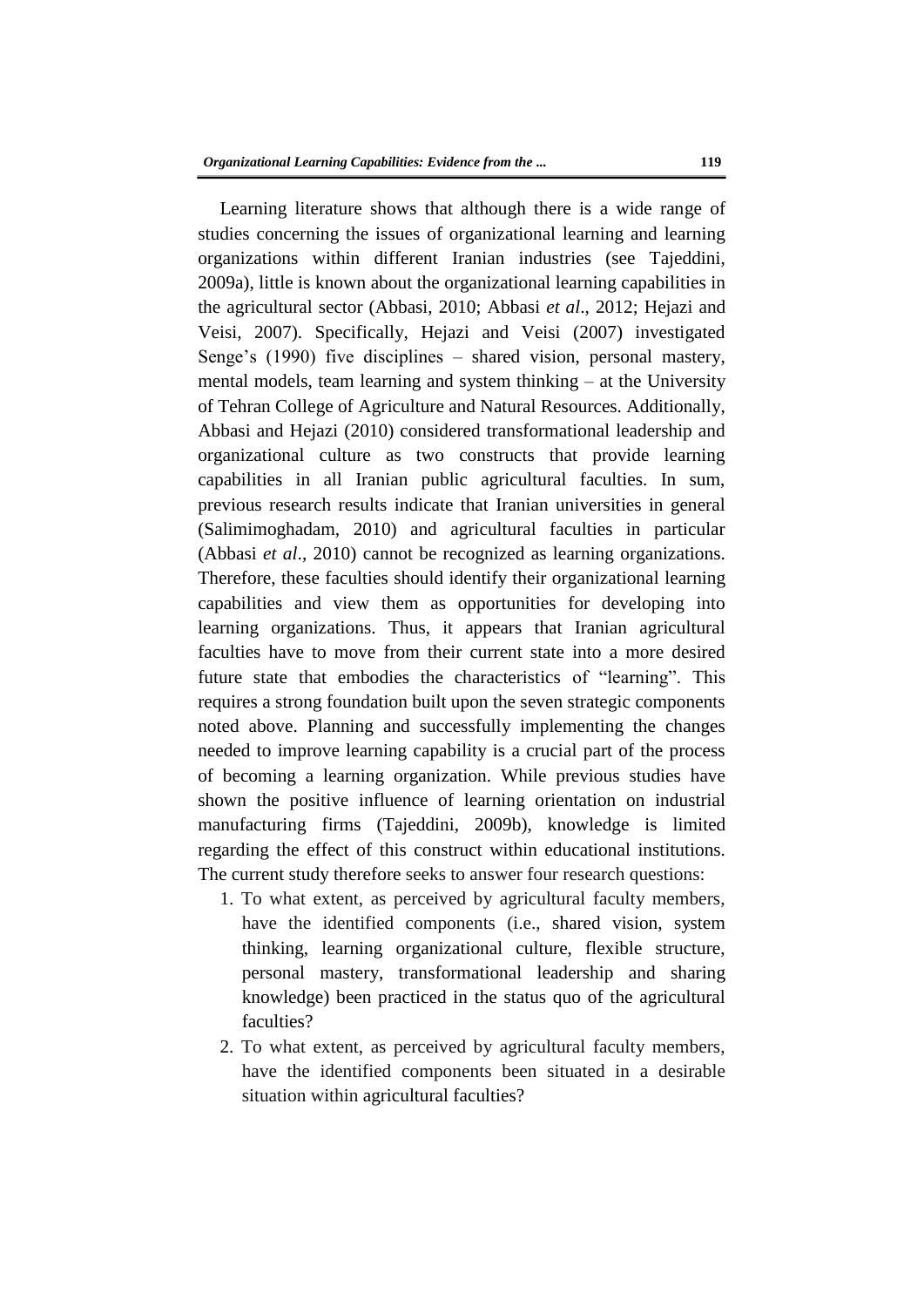- 3. Are there any significant differences between the status quo and the desirable situation that includes the seven components in agricultural faculties?
- 4. Based on the difference between the status quo and the desirable situation, which of the components provides more opportunity for agricultural faculties to learn?

Although learning capability plays a very important role in different industries, we have little knowledge about how it functions within a higher education system (Abbasi, 2010). To fill this gap, we focus on the Iranian agricultural higher education system. In doing so, we investigate the perception of agricultural faculty members regarding organizational learning capability. The results will help us to understand the difference between the status quo and the desirable situation, and lead us toward improving organizational performance within the context of the present study.

## **Background**

Organizational theorists have proposed a variety of organizational learning type definitions (e.g., single-loop vs. double-loop; lowerlevel vs. higher level; incremental vs. radical; adaptive vs. generative) (e.g., Senge, 1990; Huber, 1991; Argyris and Schon, 1978; Spicer and Sadler-Smith, 2006) and schools (economics, development, managerial and process – see Bell *et al*., 2002; Tajeddini, 2009a, b).

A review of the literature reveals diverse definitions of organizational learning. Organizational learning is defined as the ability to detect and correct error (Argyris and Schön, 1978); the way firms build, supplement, and organize knowledge and routines around their activities and within their culture adapt and develop organizational efficiency by improving the use of the broad skill of their workforces (Dodgson, 1993); the continual expansion of the organization's capacity to create its future (Senge, 1990); the skill of creating, acquiring and transferring knowledge (Garvin, 1993); the process by which the organizational knowledge base is developed and shaped" (Shrivastava, 1981); the development or acquisition of new knowledge or skills in response to internal or external stimuli that leads to a more or less permanent change in collective behaviour and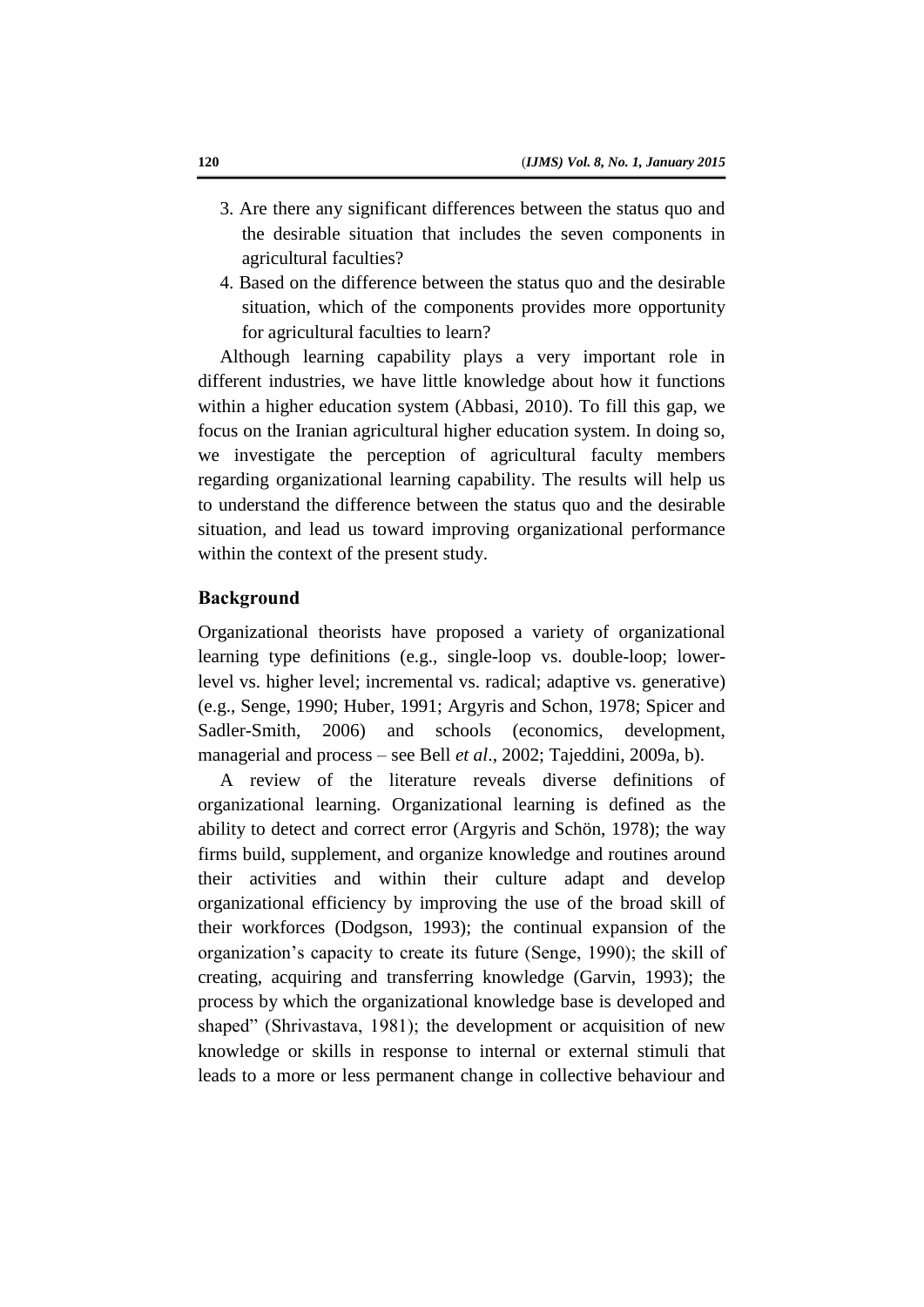that enhances organizational efficiency and/or effectiveness (Spicer and Sadler-Smith, 2006), and the acquisition of knowledge by any of its units that is recognized as potentially useful (Huber, 1991).

In addition, there are a number of debates concerning the terms of learning organizations and organizational learning. Spicer (2004) differentiates between "organizational learning" and "learning organizations", classifying work focused on organizational learning has being descriptive, analytical and academic in approach, whilst work that consistently subscribes to the learning organization is noted as normative, action orientated and practice driven. Spicer states that "organizational learning is "how" organizations learn; the mechanisms and the processes that allow for and add to learning across organizations, while work that concentrates on the learning organization tends to be concerned with the attributes of an organization that allow it to learn effectively" (Spicer, 2004). Spicer's definition is consistent with Cyert and March (1963), who view organizational learning as a process by which organizations as collectives learn through interaction with their environments.

To become a learning organization, organizations should have organizational learning capability. Organizational learning capability is defined as "the ability of the organization to implement the appropriate management practices, structures, and procedures that facilitate and encourage learning" (Bhatnagar, 2006). In different studies, researchers have identified different dimensions as the indicators that provide opportunity for organizations to learn. Goh and Richards (1997) define the indicators of organizational learning capability as experiment, knowledge transfer, teamwork, leadership and mission clarity. Hult and Ferrel (1997) focused on Senge's five disciplines, their dimensions being orientation, system orientation, learning orientation and memory orientation. More recent studies have included Gomez *et al*. (2005), Alger and Chiva (2007) and Chiva *et al*. (2007). In their study, Gomez *et al*. (2005) identifies different dimensions within organizational learning capability as learning commitment, system thinking, knowledge transfer and integration and openness and experimentation. Alegre and Chiva (2007) and Chiva *et al*. (2007) consider organizational learning capability as tangible and intangible resources or skills that the organization uses to achieve new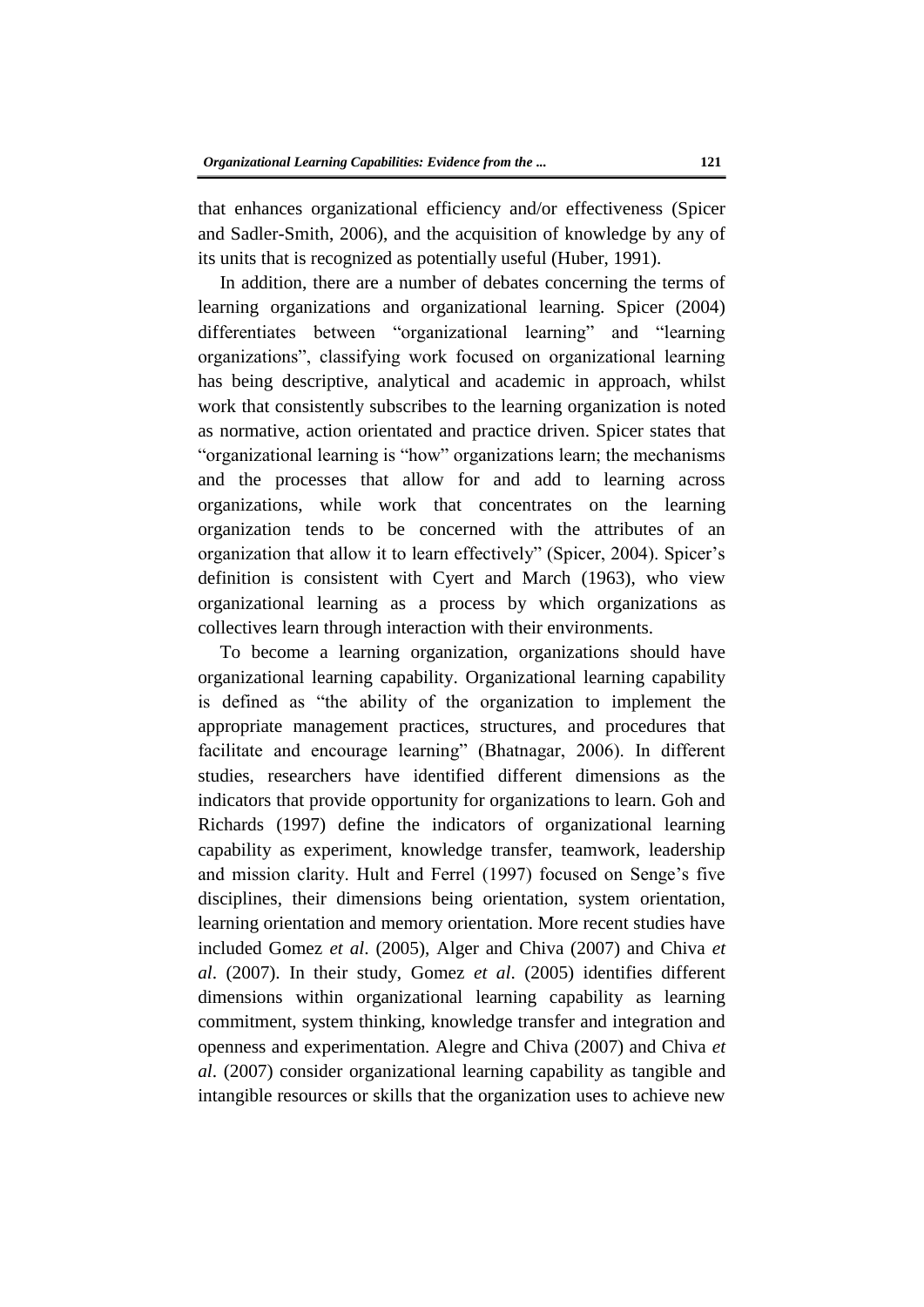forms of competitive advantage. These skills enable and facilitate the process of organizational learning. These facilitators, which have been outlined by both organizational learning and learning organization literature, are experimentation, risk taking, interaction with the external environment, dialogue and participative decision-making.

Previous studies (e.g., Huber, 1991) have shown that the following dimensions of learning influence organizations: shared vision, system thinking, learning organizational culture, flexible structure, personal mastery, transformational leadership and sharing knowledge. We posit these seven components as organizational learning capabilities and essential foundations for achieving learning capability in an organization.

**Shared vision:** the organization as a whole and each unit within it needs to have a clearly articulated vision. Senge (1990) states that building a shared vision, especially a vision of a future desired state, creates tension that leads to learning. Shared vision is a factor that causes the abilities and useful energies of members in an organization to be directed in a shared path. As a result, the sense of mentality, i.e., thinking about "their organization" will change to "our organization". Furthermore, this serves as a collective consciousness of what is common and what is complimentary.

**System thinking:** the ability to see the big picture and to distinguish patterns instead of conceptualizing change as isolated events (Senge, 1990). As Senge states, system thinking is necessary to build organizations that can truly learn and continually enhance their capacity to realize their highest aspirations. System thinking entails bringing the organization's members together around a common identity. In this way, organizational learning goes beyond the employees' individual learning and takes on a collective nature.

**Learning organizational culture:** Organizational culture is a set of key values, beliefs, understanding and norms shared by the organization. Consequently, learning organizational culture is a system of values and ways of thinking and common thought that shapes behavioural norms through interaction with people, structure and organizational systems (Naderi Khorshidi, 2002). Goh (1998) believes that learning organizational culture is a type of culture that encourages experience-gaining throughout all levels of the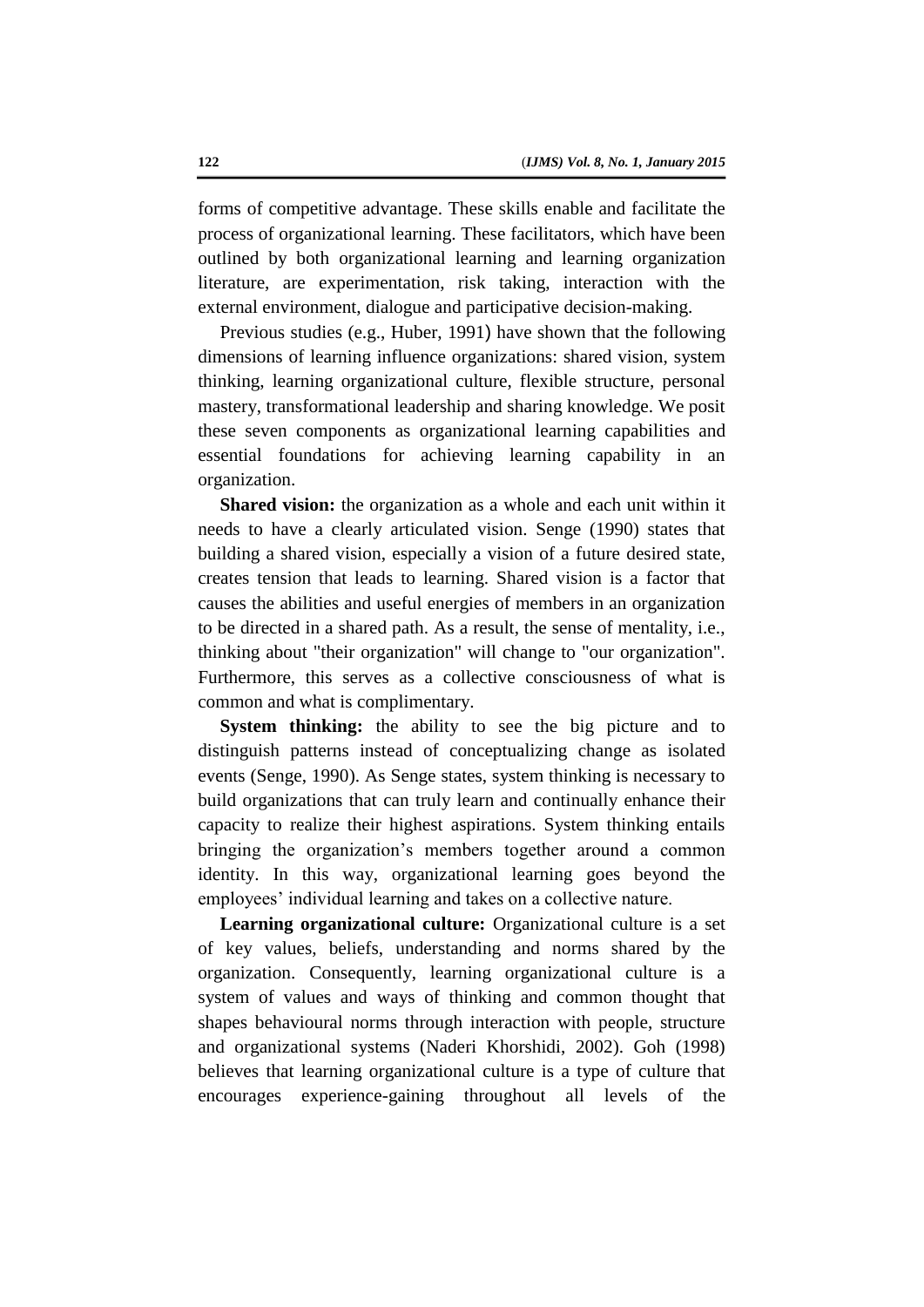organization. Such a culture supports learning and enables employees to express their views without fear of punishment.

**Flexible structure:** a framework that investigates how an organization has been designed, how decisions are made and the communication processes that have been established for accountability to internal and external challenges. The need for an increase in flexibility is one of the major challenges for all institutes of higher education and in general and higher agricultural education in particular (Meel, 1997). Ortenblad (2004) proposes an integrated model of a learning organization that includes organizational learning, learning on-the-job, a climate of learning and an organizational structure that is flexible and organic. In terms of flexible structure, a learning organization is known for removing hierarchical barriers and promoting collective structures such as self-managed and crossfunctional teams.

Personal mastery: personal mastery, as defined by Senge (1990), is the discipline of personal growth and learning. It is the process of continually clarifying and deepening personal vision, of focusing energies, of developing patience and of seeing reality objectively. People with high levels of personal mastery are skilled at creating a personal vision and accurately assessing their current reality with respect to said vision. In doing so, they create the potential for considerable organizational capacity building.

**Transformational leadership:** Leadership is the most heavily supported dimension in the literature addressing organizational learning and learning organization. Transformational leadership is a process of consciously influencing individuals or groups toward adopting changes in current institutional situations and organizational functions. Transformational leaders affect the entire organization through their speech and actions, are aware of its members, goals and missions, and encourage members to think beyond personal benefits. James (2003) believes that leadership in learning organizations is more evolutionary and visionary rather than comparative. Bass (1997) considers four basic dimensions for transformational leadership including idealized influence, inspirational motivation, intellectual stimulation and individual consideration.

**Sharing knowledge:** Information related to organizational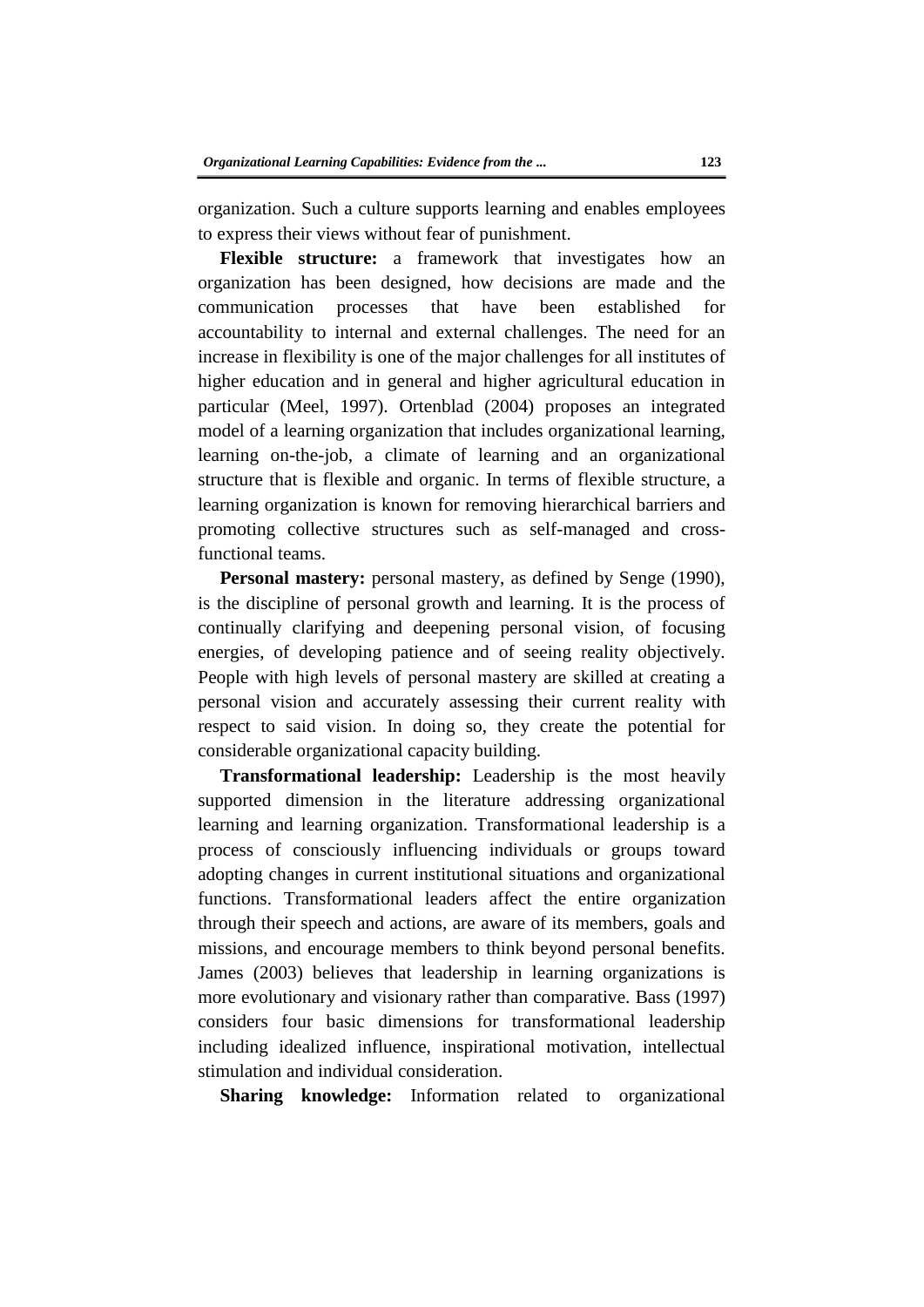problems and opportunities should be transferred across functional and structural boundaries within the organization. An organization's ability to effectively leverage its knowledge is highly dependent on its employees, who actually create, share and use the knowledge. Leveraging knowledge is only possible when people can share the knowledge they have and build on the knowledge of others (Ipe, 2003). It is essentially the act of making knowledge available to others within the organization. Knowledge sharing is important, because it provides a link between the individual and the organization by moving knowledge that resides with individuals to the organizational level. Knowledge sharing is defined as an activity of transferring or disseminating knowledge from one person or group to another (Lee, 2001). Garvin (1993) describes the learning organization as an organization skilled at creating, acquiring and transferring knowledge, and at modifying its behaviour to reflect new knowledge and insights. Sharing knowledge implies the internal spreading of knowledge acquired at an individual level, mainly through conversation and interaction among individuals, that is, through fluid communication, dialogue and debate. These seven components, as the indicators that can provide the means for becoming a learning organization, are investigated in this paper within Iranian agricultural faculties.

# **Methods**

The population reviewed in the study included all faculty members of the Iranian public agricultural faculties  $(N=1726)$  that were affiliated with the Ministry of Science, Research and Technology (MSRT). Using Krejcie and Morgan's (1970) formula, a sample of 329 faculty members was selected using a stratified random sampling method with proportional allocation. A stratification system developed by the MSRT was utilized for sampling. Based on the stratification, all provinces (and related universities) were classified into five categories, based on their geographical situation. From each category, the needed sample was selected proportional to size and a random sampling method (Table 1).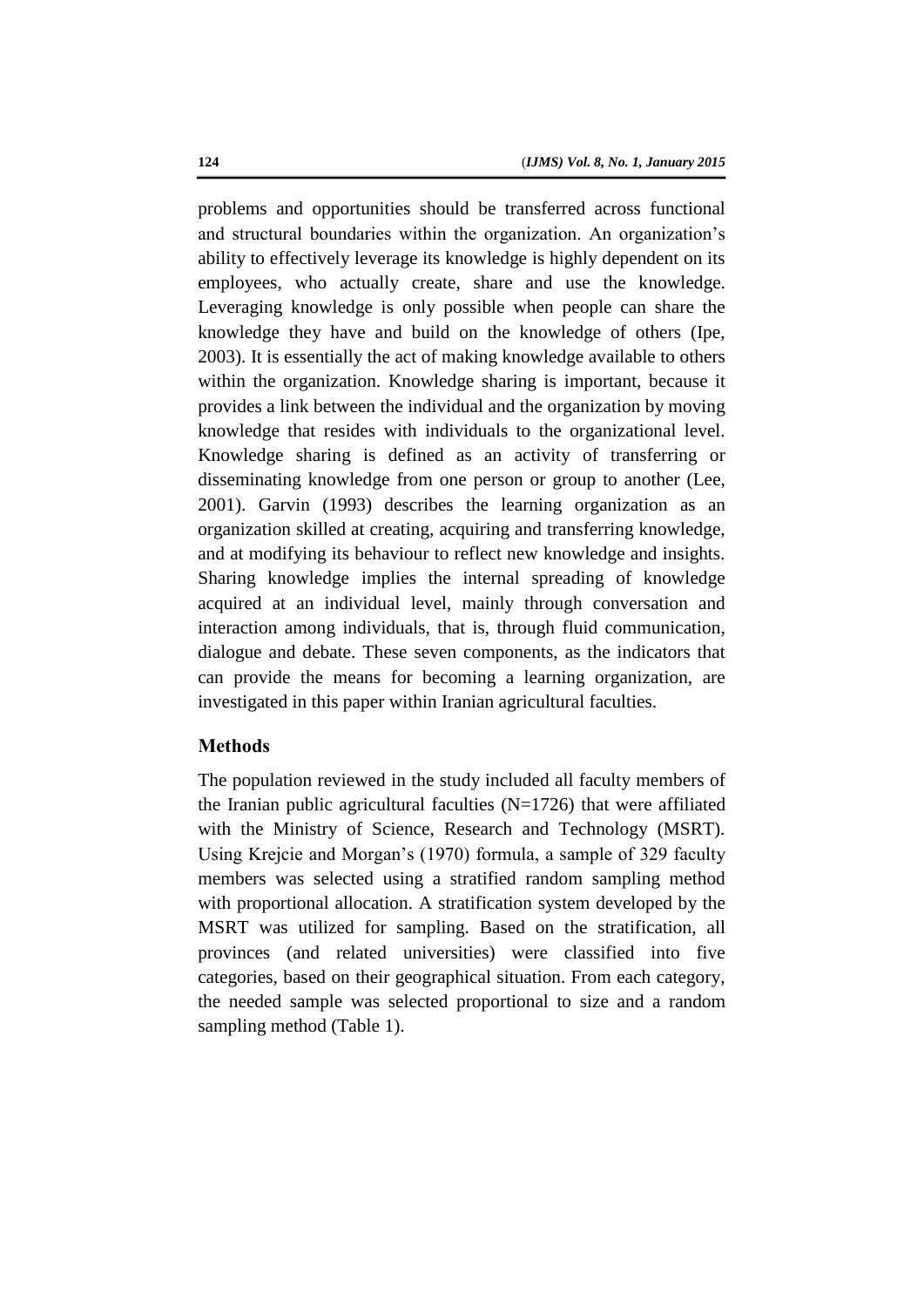| Table 1. Selected colleges and the number of academic staff and samples |                                                                                                |                                                                                                      |                                          |                               |  |  |
|-------------------------------------------------------------------------|------------------------------------------------------------------------------------------------|------------------------------------------------------------------------------------------------------|------------------------------------------|-------------------------------|--|--|
| Category                                                                | <b>Provinces in</b><br>each<br>category                                                        | <b>Colleges</b>                                                                                      | <b>Number</b><br>of<br>academic<br>staff | <b>Number</b><br>of<br>sample |  |  |
|                                                                         |                                                                                                | University Colleges of Agriculture and                                                               | 147                                      | 45                            |  |  |
| 1                                                                       | Tehran,<br>Zanjan,<br>Semnan,<br>Qazvin, Qom,<br>Golestan,<br>Gilan,<br>Mazandaran,<br>Markazi | Natural Resources, University of Tehran<br>College of Aburaihan, University of<br>Tehran             | 47                                       | 12                            |  |  |
|                                                                         |                                                                                                | College of Agriculture, University of<br>TarbiatModares                                              | 58                                       | 16                            |  |  |
|                                                                         |                                                                                                | College of Agriculture, University of<br>Shahid                                                      | 23                                       | 8                             |  |  |
|                                                                         |                                                                                                | College of Agriculture, University of<br>Zanjan                                                      | 54                                       | 18                            |  |  |
|                                                                         |                                                                                                | College of Agriculture, University of<br>Shahrood                                                    | 21                                       | 10                            |  |  |
|                                                                         |                                                                                                | College of Agriculture, Gorgan<br>University of Agriculture Sciences and<br><b>Natural Resources</b> | 77                                       | 26                            |  |  |
| $\overline{c}$                                                          | North<br>Khorasan,                                                                             | College of Agriculture, University of<br>Ferdowsi                                                    | 102                                      | 39                            |  |  |
|                                                                         | Razavi<br>Khorasan,<br>South                                                                   | College of Agriculture, University of<br>Vali-e Asr, Rafsanjan                                       | 52                                       | 14                            |  |  |
|                                                                         | Khorasan,<br>Kerman,<br>Sistan and<br>Baluchistan                                              | College of Agriculture, University of<br>Zabol                                                       | 50                                       | 11                            |  |  |
|                                                                         | East<br>Azerbaijan,                                                                            | College of Agriculture, University of<br>Maragheh                                                    | 28                                       | 7                             |  |  |
|                                                                         | West<br>Azerbaijan,                                                                            | College of Agriculture, University of<br>MohagheghArdabili                                           | 33                                       | 15                            |  |  |
| 3                                                                       | Ardabil,<br>Kurdistan,                                                                         | College of Agriculture, University of<br>Kurdistan                                                   | 31                                       | 6                             |  |  |
|                                                                         | Kermanshah,<br>Hamadan                                                                         | College of Agriculture, University of Bu-<br>Ali Sina                                                | 73                                       | 26                            |  |  |
| $\overline{4}$                                                          | Isfahan,<br>Yazd,                                                                              | College of Agriculture, University of<br>Lorestan                                                    | 38                                       | 11                            |  |  |
|                                                                         | ChaharMahal<br>and Bakhtiari,<br>Lorestan,                                                     | College of Agriculture, University of<br><b>Ilam</b>                                                 | 37                                       | 13                            |  |  |
|                                                                         | Ilam,<br>Khuzestan                                                                             | Ramin Agriculture and Natural<br>Resources University                                                | 57                                       | 19                            |  |  |
| 5                                                                       | Fars.<br>Bushehr,<br>Kohgiluyeh                                                                | College of Agriculture, University of<br>Shiraz                                                      | 92                                       | 31                            |  |  |
|                                                                         | and Buyer-<br>Ahmad,<br>Hormozgan                                                              | College of Agriculture, University of<br>Persian Gulf                                                | 8                                        | 2                             |  |  |
|                                                                         |                                                                                                | Total                                                                                                | 1028                                     | 329                           |  |  |

Based on the existing literature, a survey questionnaire was designed to assess seven dimensions of organizational learning. The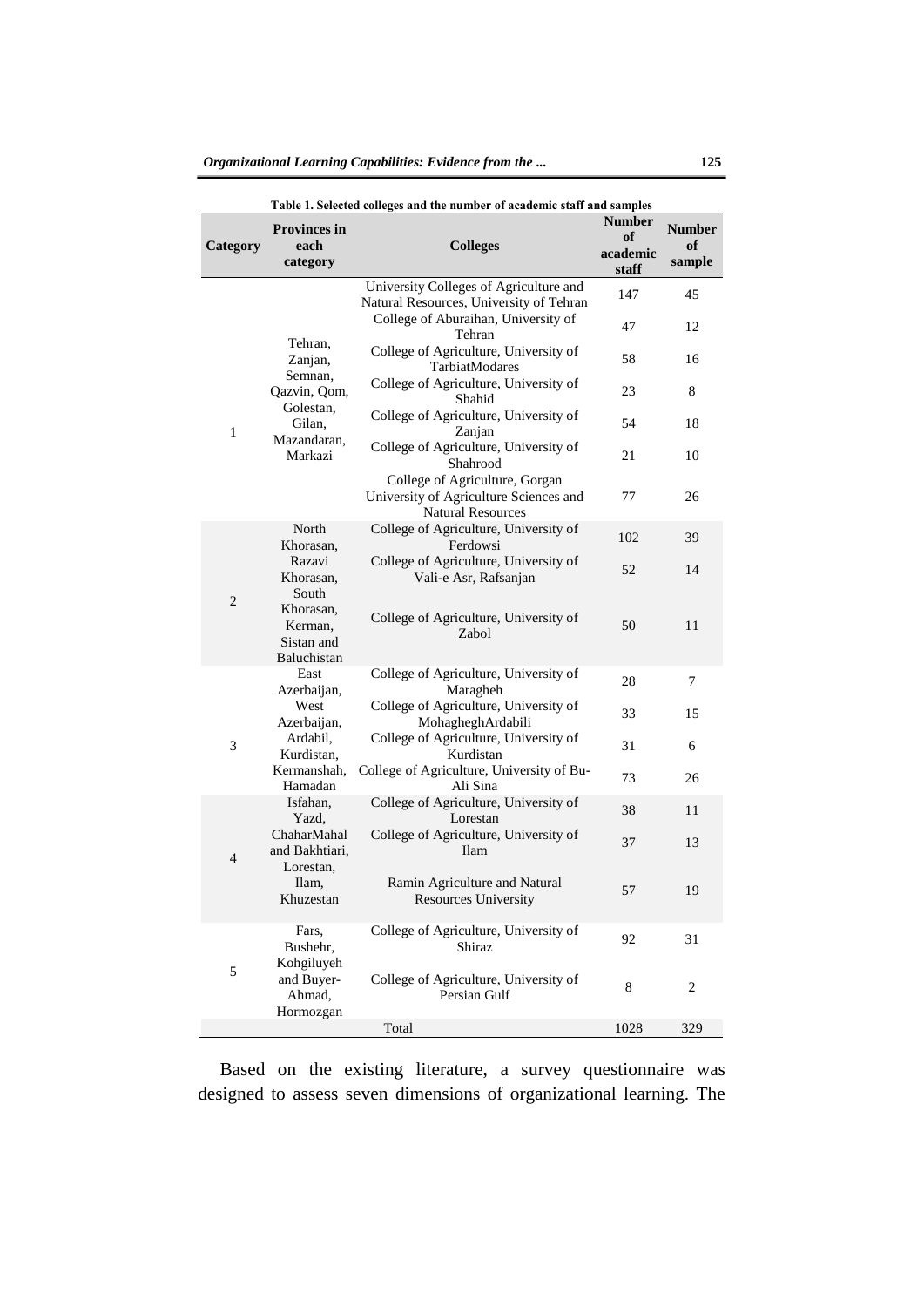questionnaire included: shared vision (7 items); system thinking (7 items); learning organizational culture (10 items); flexible structure (8 items); personal mastery (8 items); transformational leadership (8 items); sharing knowledge (14 items). All measures deployed in this study used a five-point Likert-type scale ranging from (very low) = 1 to (very high)  $= 5$ . Each statement prompted replies regarding two dimensions: "how it is", that is: what, in the opinion of the respondent, is the current state of the agricultural college with regards to that particular element; and "how it should be", that is: what, in the opinion of the respondent, is the aspired future state of the agricultural faculties for that particular element? To establish the face and content validity of the questionnaire, 25 learning organization experts were interviewed (e.g., heads of agricultural scientific associations in different agricultural fields). Cronbach's alpha was calculated to assess the internal reliability of different dimensions in two situations (how it is and how it should be), ranging from 0.79 to 0.95 and with an overall internal consistency value for 62 items being equal to 0.97 and 0.98 for status quo and desirable situations, respectively (Table 2).

| Component                       | Number of<br>items | <b>Situation</b>    | Alpha<br>coefficient |
|---------------------------------|--------------------|---------------------|----------------------|
| Shared vision                   | 7                  | Status quo          | 83.0                 |
|                                 |                    | Desirable situation | 84.0                 |
|                                 | 7                  | Status quo          | 79.0                 |
| System thinking                 |                    | Desirable situation | 90.0                 |
|                                 | 10                 | Status quo          | 82.0                 |
| Learning organizational culture |                    | Desirable situation | 91.0                 |
| Flexible structure              | 8                  | Status quo          | 88.0                 |
|                                 |                    | Desirable situation | 80.0                 |
|                                 | 8                  | Status quo          | 82.0                 |
| Personal mastery                |                    | Desirable situation | 91.0                 |
|                                 | 8                  | Status quo          | 90.0                 |
| Transformational leadership     |                    | Desirable situation | 93.0                 |
|                                 | 14                 | Status quo          | 93.0                 |
| Sharing knowledge               |                    | Desirable situation | 95.0                 |

**Table 2. Cronbach's alpha coefficient for different parts of the questionnaire.**

According to Iglesias (2004), the internal consistency of all components was therefore higher than the minimum 0.70. The demographics of study participants were also collected in this study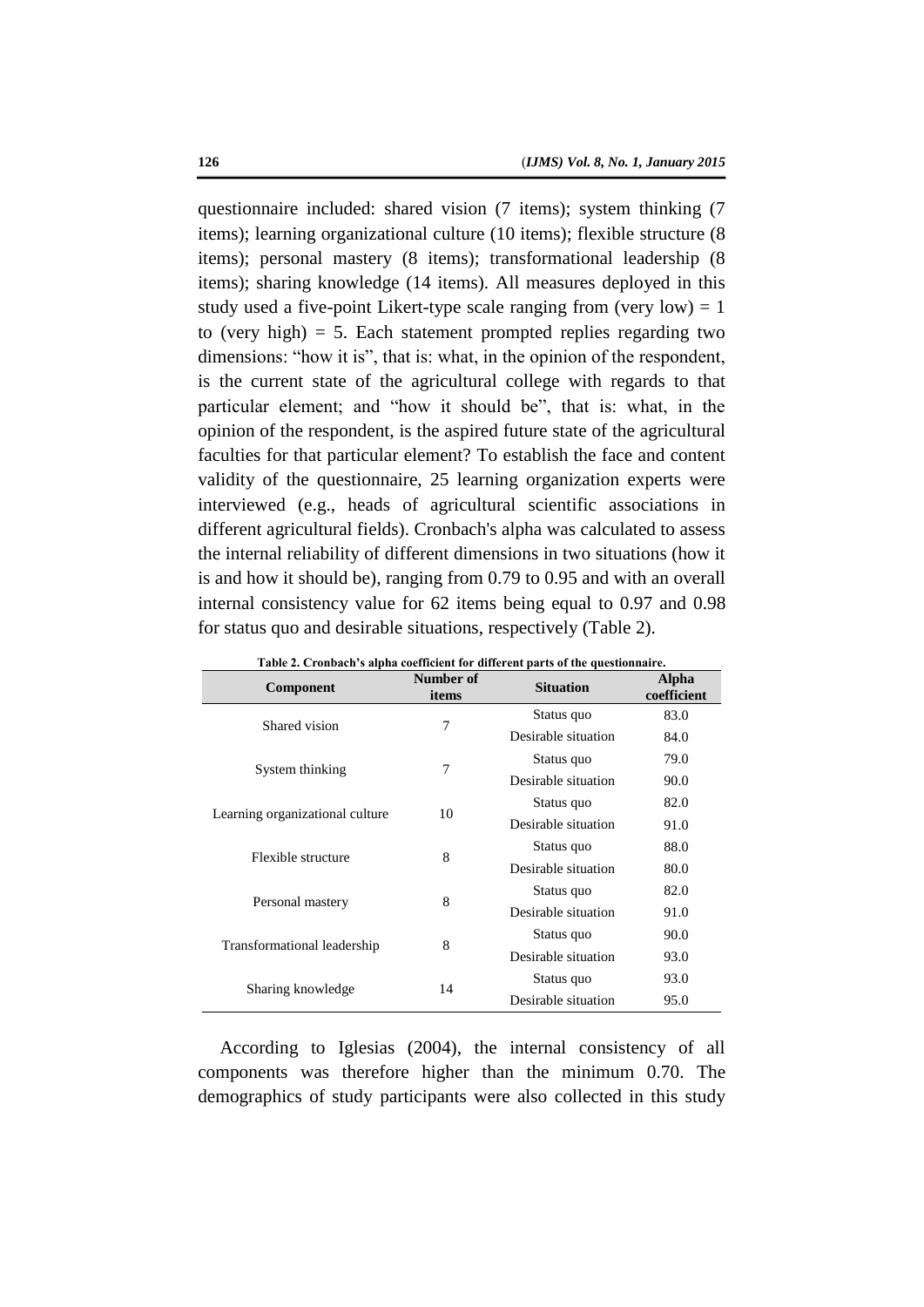(e.g., gender, academic rank, age, teaching experience). The information was collected via a postal survey. The SPSS software package was employed to carry out the analyses. To answer the first and second research questions, which were related to the extent of components in the status quo and the desirable situations for agricultural faculties, descriptive statistics using means and standard deviations were used to rank the components in these situations. To answer the third research question, a paired sample t-test was used to determine whether there were differences between the status quo and the desirable situation. To answer the fourth research question, which was related to the calculation of the organizational learning opportunity for each of the components, the organizational learning opportunity index (Leitch, 2006) was utilized to express a standardized ratio of the "how it is" and "how it should be" scores for each component. The following formula was used to compute the organizational learning opportunity index:

Organizational learning opportunity index = 
$$
100 \times \left(\frac{How it should be - how it is}{How it should be}\right)
$$

This index can range in value from 0 per cent (no perceived opportunity for improvement) to 100 per cent (maximum opportunity for improvement); the higher the index, the greater the perceived opportunity for improvement in that component of the faculty.

#### **Results**

#### **Descriptive Analysis**

Respondents included 312 males (94.7%) and 17 females (5.3%). There were 55 (16.71%) instructors, 198 (60.18%) assistant professors, 57 (17.33%) associate professors and 19 (5.78%) full professors. The average age of respondents was 42, with a minimum age of 27 and a maximum age of 72. The average years of teaching experience was 11 with a minimum of 1 year and a maximum of 40 years.

# **The status quo and the desirable situation of components in agricultural faculties**

The first and second research questions aimed to determine to what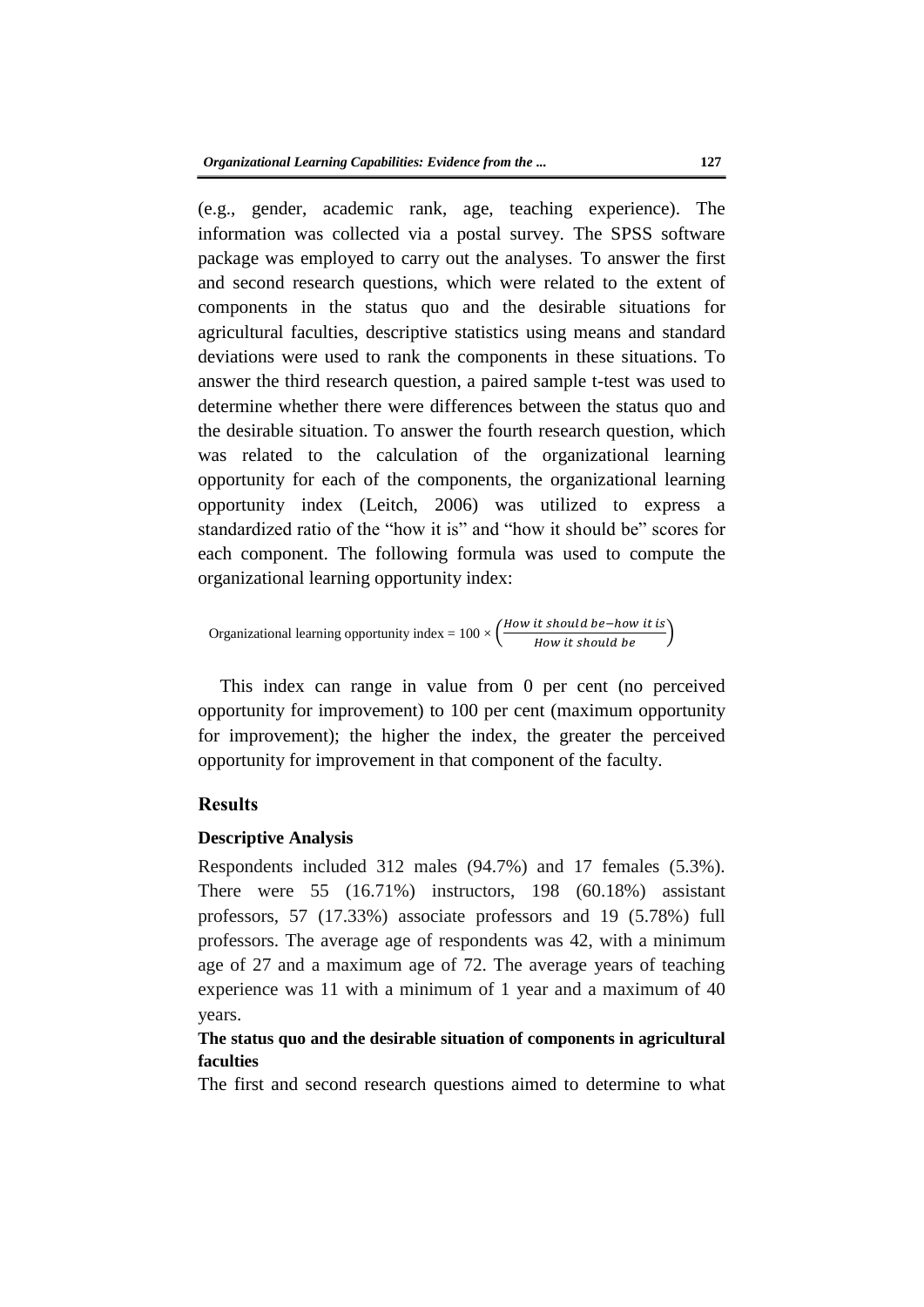extent the components have been practiced within the status quo and what they should be like in a desirable situation for agricultural faculties. Means and standard deviations were used to answer these questions. Table 1 shows that for the status quo, the highest mean was 2.72 for personal mastery and the lowest mean was 1.94 for sharing knowledge. The results indicate that agricultural faculties' members perceived the practice of learning to be below the average (3). In a desirable situation, the highest mean was 4.22 for personal mastery and the lowest mean was 4.03 for learning organizational culture. The findings show that the agricultural faculty members perceived all components to have been above the average (3) in a desirable situation (Table 3).

|                                    | Mean*      |                               | <b>Std. Deviation</b> |                               |  |
|------------------------------------|------------|-------------------------------|-----------------------|-------------------------------|--|
| <b>Components</b>                  | Status quo | <b>Desirable</b><br>situation | Status quo            | <b>Desirable</b><br>situation |  |
| Personal mastery                   | 2.72       | 4.22                          | 0.64                  | 0.63                          |  |
| Learning organizational<br>culture | 2.70       | 4.03                          | 0.61                  | 0.59                          |  |
| Shared vision                      | 2.67       | 4.13                          | 0.63                  | 0.61                          |  |
| Transformational<br>leadership     | 2.67       | 4.15                          | 0.73                  | 0.65                          |  |
| System thinking                    | 2.59       | 4.12                          | 0.65                  | 0.63                          |  |
| Flexible structure                 | 2.51       | 4.12                          | 0.67                  | 0.65                          |  |
| Sharing knowledge                  | 1.94       | 4.06                          | 0.57                  | 0.68                          |  |

**Table 3. Mean and standard deviations for the components in the status quo and desirable situation**

**\*** Measured on a five-point Likert scale (very low = 1; very high = 5).

#### **Differences between the status quo and desirable situation**

The third research question aimed to determine whether there were significant differences in the faculty members' perception about the situation of the seven components in the status quo and desirable situations. A paired sample t-test was employed to answer this question. Table 4 shows that there were significant differences at the 0.001 level between the status quo and the desirable situations of each component of learning.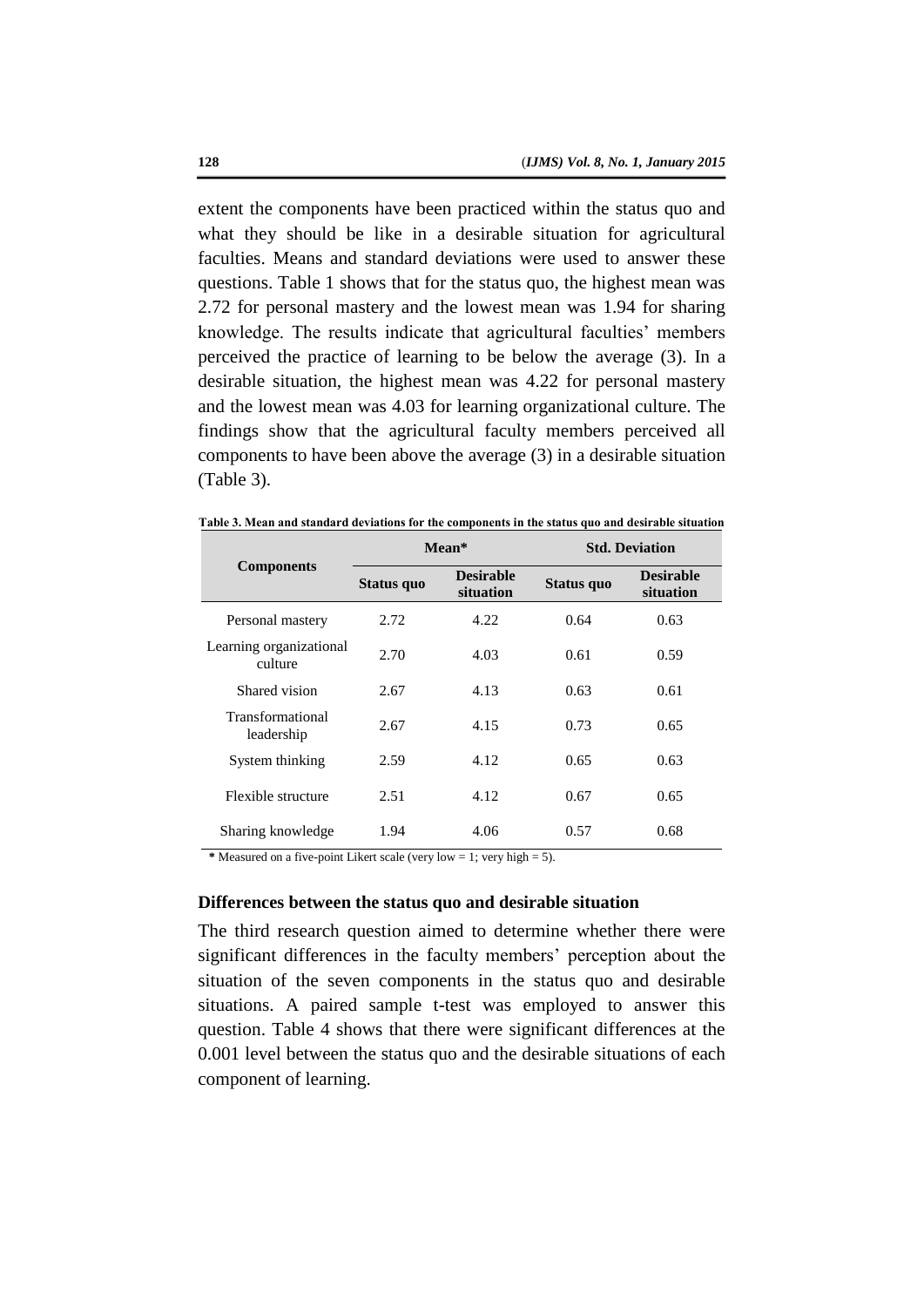| Table 4. Differences between the status quo and desirable situations |     |              |                       |                |
|----------------------------------------------------------------------|-----|--------------|-----------------------|----------------|
| <b>Situation</b>                                                     | N   | <b>Means</b> | <b>Std. Deviation</b> | <b>T</b> value |
| Status quo                                                           | 329 | 2.67         | 0.63                  | $-29.12*$      |
| Desirable                                                            | 329 | 4.13         | 0.61                  |                |
| Status quo                                                           | 329 | 2.59         | 0.65                  |                |
| Desirable                                                            | 329 | 4.12         | 0.63                  | $-29.06*$      |
| Status quo                                                           | 329 | 2.70         | 0.61                  | $-27.99*$      |
| Desirable                                                            | 329 | 4.03         | 0.59                  |                |
| Status quo                                                           | 329 | 2.51         | 0.67                  | $-29.54*$      |
| Desirable                                                            | 329 | 4.12         | 0.65                  |                |
| Status quo                                                           | 329 | 2.72         | 0.64                  | $-30.19*$      |
| Desirable                                                            | 329 | 4.22         | 0.63                  |                |
| Status quo                                                           | 329 | 2.67         | 0.73                  | $-26.88*$      |
| Desirable                                                            | 329 | 4.15         | 0.65                  |                |
| Status quo                                                           | 329 | 1.94         | 0.57                  | $-40.93*$      |
| Desirable                                                            | 329 | 4.06         | 0.68                  |                |
|                                                                      |     |              |                       |                |

\*  $P \le 0.001$ 

### **Organizational learning opportunities in agricultural faculties**

In order to answer the fourth research question, the organizational learning opportunities of each component were calculated using the Leitchs' formula (Leitch, 2006). As Table 5 shows, the highest rank of organizational learning opportunity was derived for sharing knowledge (52.21), while the lowest rank was derived for learning organizational culture (33.00).

| Component                       | <b>Organizational learning Opportunity</b> | <b>Ranks</b> |  |  |
|---------------------------------|--------------------------------------------|--------------|--|--|
| Sharing knowledge               | 52.21                                      |              |  |  |
| Flexible structure              | 39.07                                      | 2            |  |  |
| System thinking                 | 37.13                                      | 3            |  |  |
| Transformational leadership     | 35.66                                      | 4            |  |  |
| Personal mastery                | 35.54                                      | 5            |  |  |
| Shared vision                   | 35.35                                      | 6            |  |  |
| Learning organizational culture | 33.00                                      |              |  |  |

**Table 5. Organizational learning opportunities for different components**

# **Discussion**

The aim of the research was to evaluate the degree of organizational learning among the faculty members of agricultural colleges. In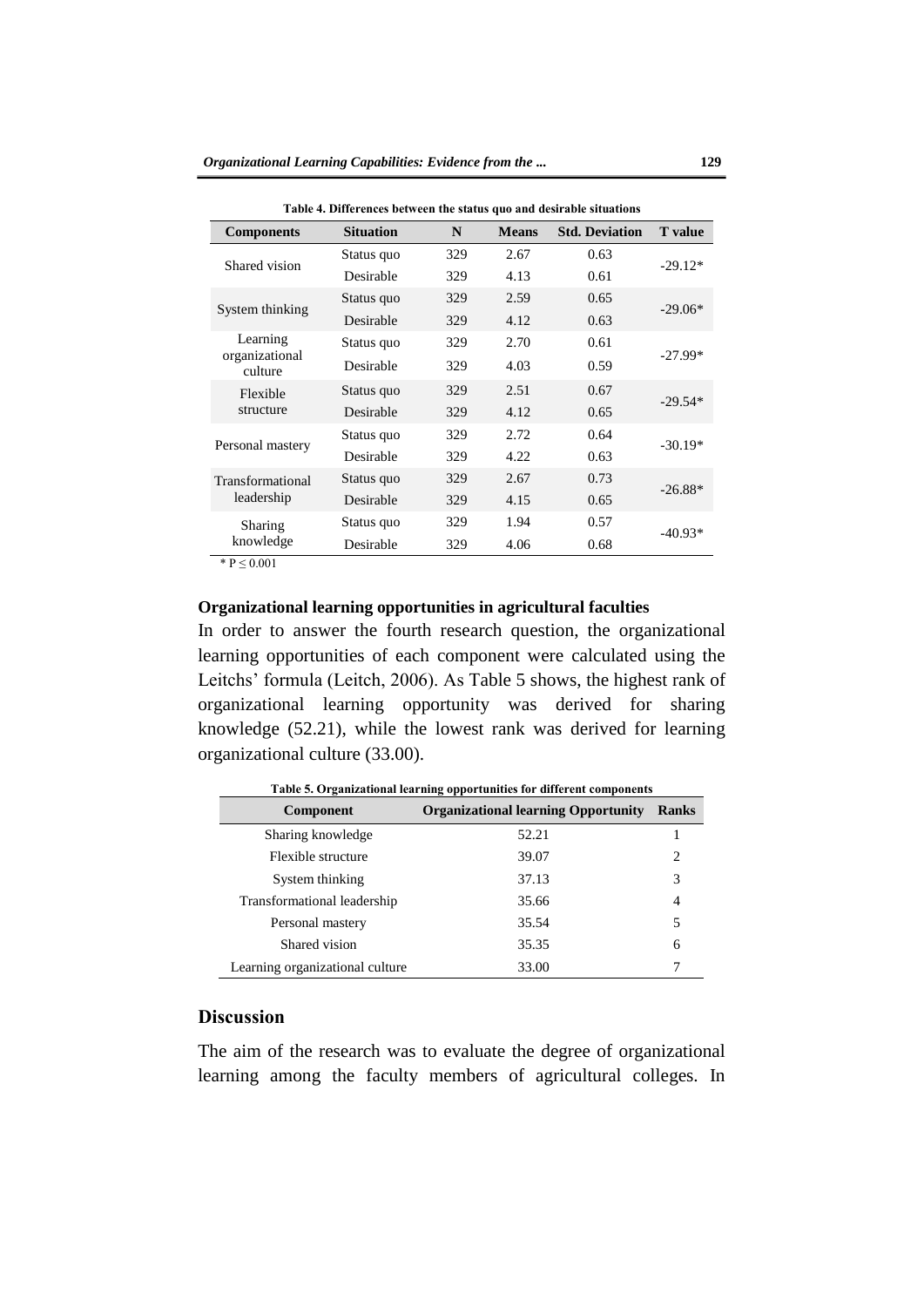general, the results show that learning orientation is below average. This result is in line with the results in Matin and Alavi's (2007) study conducted in administrative organizations in Qom Province. Based on their study, the learning capacity of organizations is below the average level.

With regard to shared vision, there was no congruence between the faculty members about the educational and research objectives of the faculty. This result shows that the respondents were less committed to sharing a vision for the future of agriculture and that there was no shared vision among top management, faculty members and students. In addition, it was surprising that respondents were not committed to societal needs and national agricultural development programmes. This finding is in line with the results of other studies (Zali *et al*., 2008; Abbasi *et al*., 2010) assessing organizational learning at Tehran University and contradicts the findings of a study by Khasawneh (2010) conducted at Hashemite University in Jordan, as well those of Reece (2004) in a study conducted at Murdoch University in Australia.

Regarding system thinking, the university faculty members considered themselves as independent individuals rather than members of a team. They also believed that there was no convergence between different people and the views of teams for achieving faculty goals. Furthermore, they emphasized the lack of attention given to reciprocal liaisons between the university and society. These findings are consistent with the results of Abbasi et al. (2010) yielded by a study conducted within Tehran Province public agricultural faculties, but differ from previous studies (e.g., Senge, 1990; Hejazi and Veisi, 2007; Khasawneh, 2010).

Furthermore, we found learning organizational culture of agricultural colleges' academic staff to be below the average. We also found agricultural faculty educational and research activities to be inflexible, indicating a lack of learning from previous failures. Additionally, attitudes to change reflected negative perspectives. These findings are consistent with those of Basu and Sengupta (2007) in a study conducted at IBS-K University in India, as well as that of Portfelt (2006) in a study conducted at Karlstad University in Sweden; however, they are inconsistent with the findings of Denison and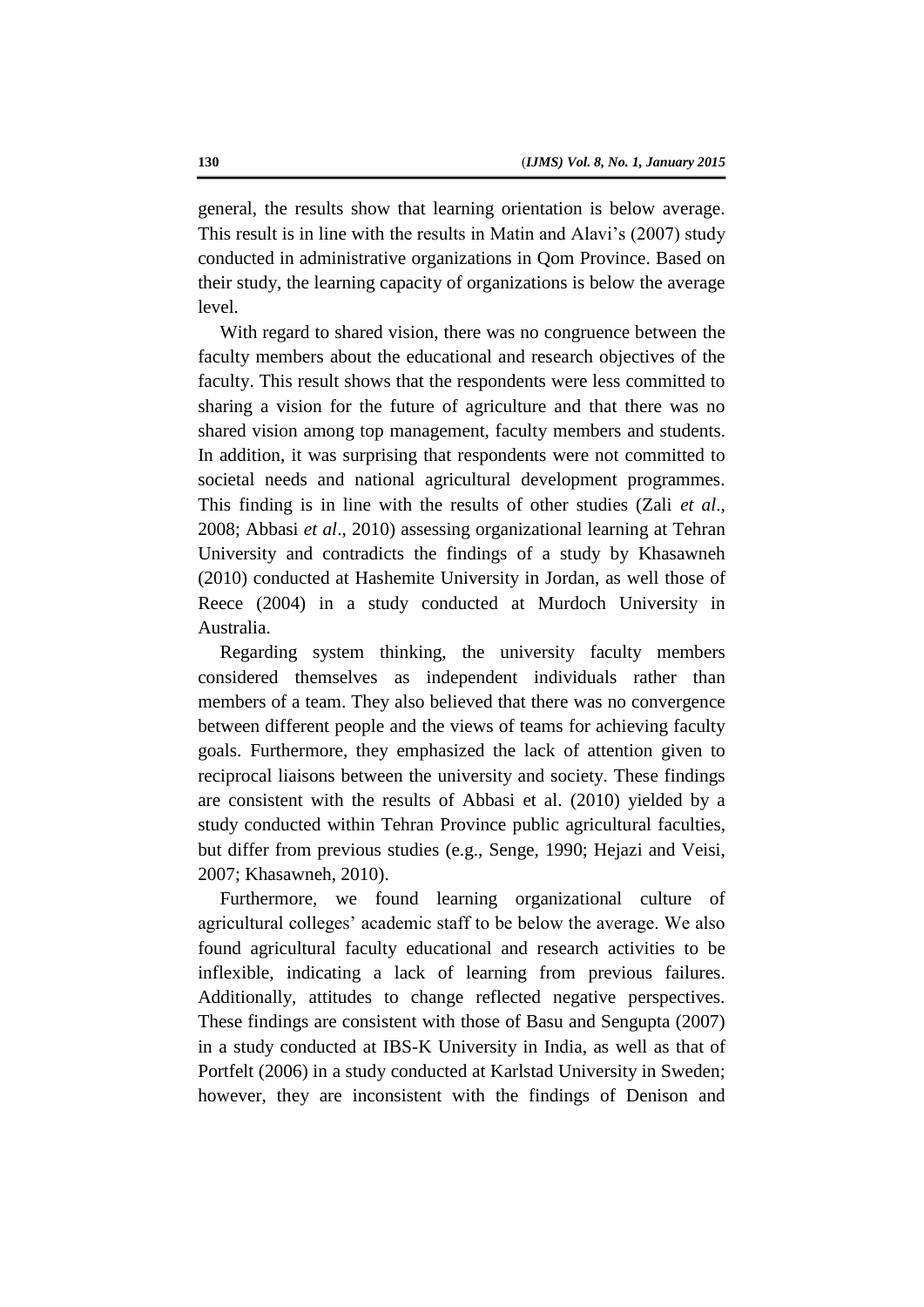Mishra (1995). For example, Denison and Mishra (1995) consider flexibility, learning from failures and building change as critical characteristics of a learning organizational culture.

With respect to flexible organizational structure, the faculty did not perceive organizational structure as dynamic, but formal and centralized. These findings are consistent with previous studies (e.g., Zali *et al*., 2008; Abbasi, 2010), but differ from some other research perspectives (e.g., James, 2003; Ortenblad, 2004). In this regard, James (2003) emphasizes boundarylessness as a prerequisite of a learning organization. Ortenblad (2004) also emphasizes on being flat, decentralized and interaction among organization members as a structural characteristic of a learning organization.

With respect to the personal mastery component, respondents believed that learning opportunities, including sabbaticals and attending national and international conferences, were hardly provided and that there was no regular or systematic evaluation system for identifying the faculties' educational needs. Furthermore, in cases where opportunities and situations were available for professional development, faculty members themselves conducted them, and individual learning did not lead to group and organizational learning. In other words, as Smith (2003) expresses, faculties' professional development is more personal and psychological rather than organizational and institutional. This finding contradicts previous findings (Senge, 1990; Morales *et al*., 2006; Collinson and Cook, 2007; Khasawneh, 2010). These researchers claim providing conditions and motivations for developing individual competencies to be one of the prerequisites for realizing organizational learning in an educational organization.

With respect to transformational leadership, faculty members believed that their managers were not transformational leaders, but instead simply managers. Respondents believed that agricultural faculties' leaders did not offer a clear vision for their college and were not optimistic about the agricultural faculty future. They also thought that managers did not consider different perspectives when solving faculty problems. These findings are consistent with those of other studies conducted at Iranian universities (Rastemoghadam, 2005; Jafar Nejad, 2005; Zali *et al*., 2008; Salimi Moghadam, 2010), but are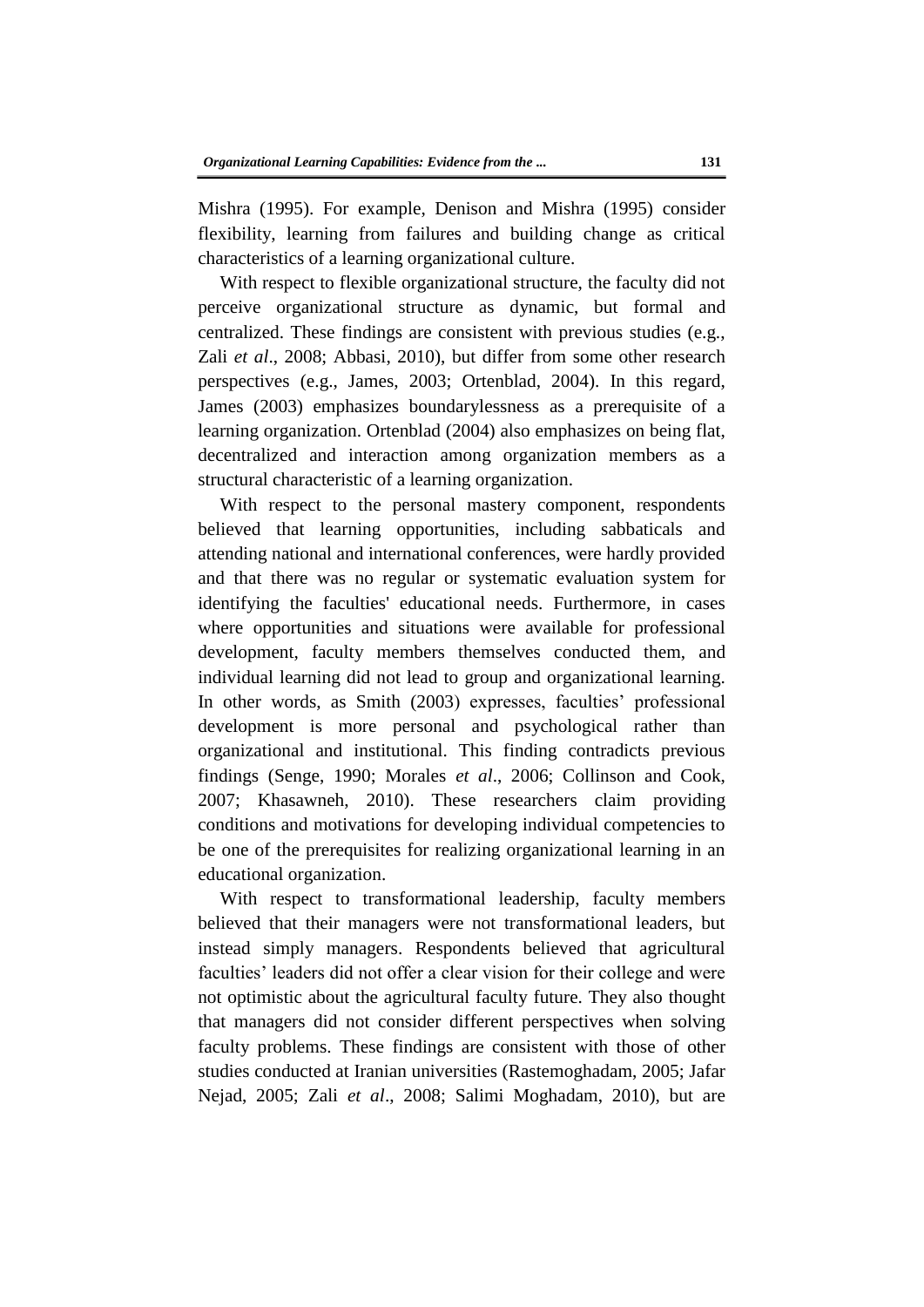inconsistent with the viewpoints and findings of Bass (1997) and James (2003). Bass (1997) introduces four characteristics for transformational leaders: idealized influence, inspirational motivation, intellectual stimulation and individual consideration, while James (2003) believes leadership in a learning organization to be transformational.

The knowledge sharing component, when compared to other components of learning organization, had the lowest rank in the status quo of agricultural faculties. In this regard, agricultural faculty members believed that the opportunity for learning from the achievements of other universities and organizations was not provided. No interdisciplinary teaching and research activities were provided and as a result, different departments worked independently. The scientific and practical experiences of executive sectors were not employed in the teaching process and the results of faculty and student research were not implemented for improving faculty and agricultural sector performance. These results support those of Zali *et al*. (2008) and Abbasi (2010), but are inconsistent with the findings of Willcoxson (2001), Kezar (2005) and Collinson and Cook (2007). These scholars believe that knowledge creation and acquisition new knowledge; share and dissemination; and eventually the application of them are unnecessary for building a learning organization.

The faculty members of Iranian agricultural faculties perceived more than average (3) desirable situation of the seven learning organization components. This suggests that agricultural faculties' status quo, with respect to learning organization characteristics, is not desirable and that faculty members' expectations reach far beyond this status. Another strand of results indicates that significant differences exist in the perception of faculty members about the seven learning organization components, the status quo and desirable situations for agricultural faculties. This is reasonable, taking into account that Iranian agricultural faculties are not learning organizations and that there is a large gap between the status quo and desirable situations in these faculties.

The opportunity provided by every component for transforming agricultural faculties into learning organizations was another aspect of this study. The comparison between learning opportunities revealed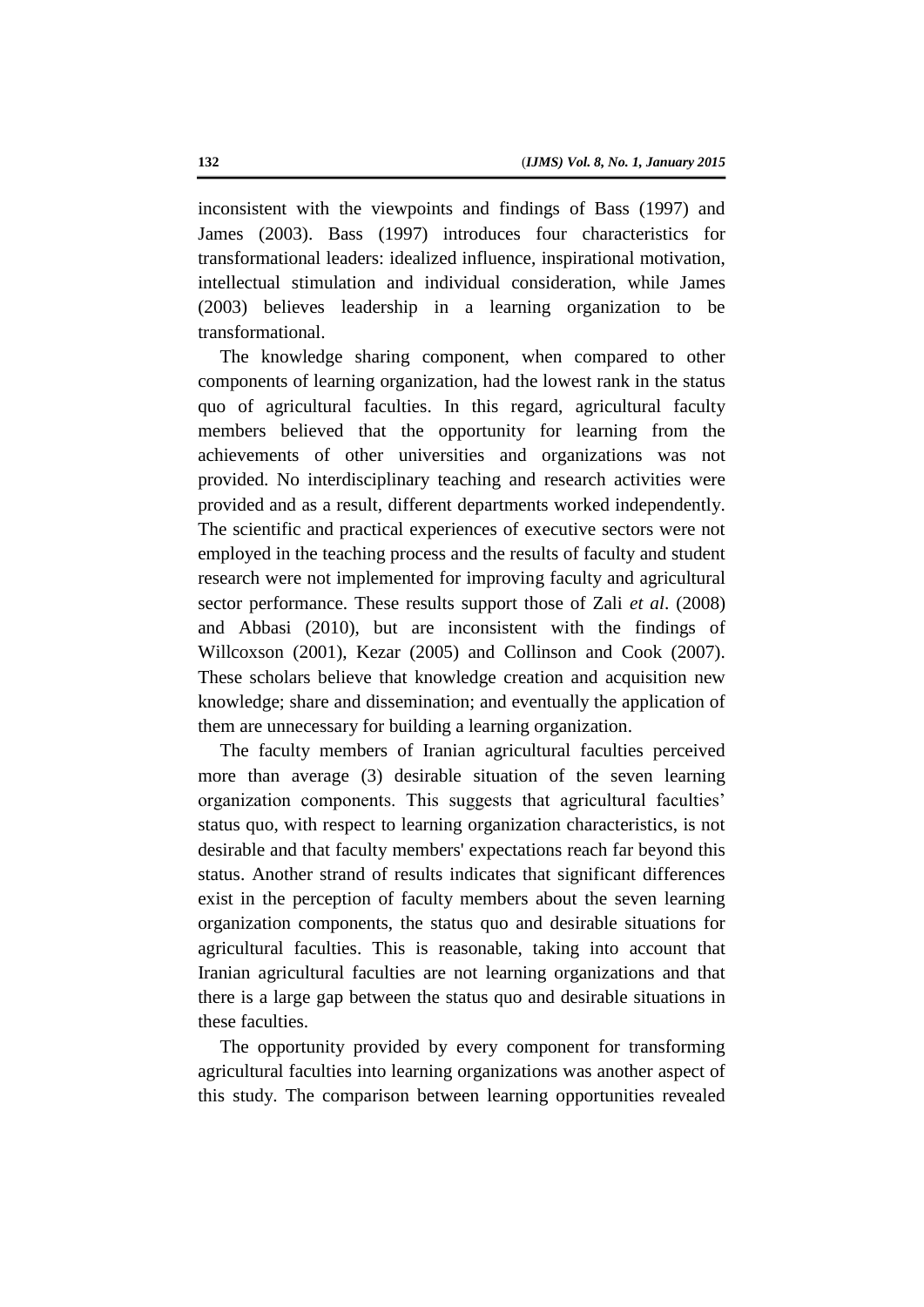that knowledge sharing, a flexible organizational structure and system thinking will provide the most organizational learning opportunities for turning agricultural faculties into learning organizations. Among these, knowledge sharing was the most important component, although it featured at the lowest level with respect to the status quo (Lopez *et al*., 2004; Morales *et al*., 2006). We found that the organizational learning process played an important role in transforming organizations into learning establishments. In other words, agricultural faculties can improve their performance and become learning organizations by creating and acquiring new knowledge from internal and external resources, and through the dissemination and sharing of knowledge with co-workers and other departments. It is clear that a dynamic and flexible organizational structure, as well as systematic thinking among faculties, students and staff will facilitate this process.

# **Conclusion and Recommendations**

The agriculture faculty members perceived that learning organization components were not presented in the environment of the School of Agriculture in Iran. Our results showed that these schools were not "learning organizations". Learning organization components provide opportunities for agricultural faculties to learn and become learning organizations.

Based on the above results and discussions, the current study offers several recommendations. Considering the gap between the status quo and the desirable situation regarding learning organization components, it is suggested that this gap be viewed as an opportunity for upgrading the quantity and quality of activities within agricultural faculties in order to improve their performance. In addition, it is recommended that regular and periodical assessments of current situations of learning orientation be conducted (internal evaluation) in a bid to offer the learning organization a clear vision (strategic formation), and to identify organizational learning opportunities and formulate appropriate transformation formulae into a learning organization (correction and improvement). Moreover, faculty members are encouraged to share their knowledge, be flexible within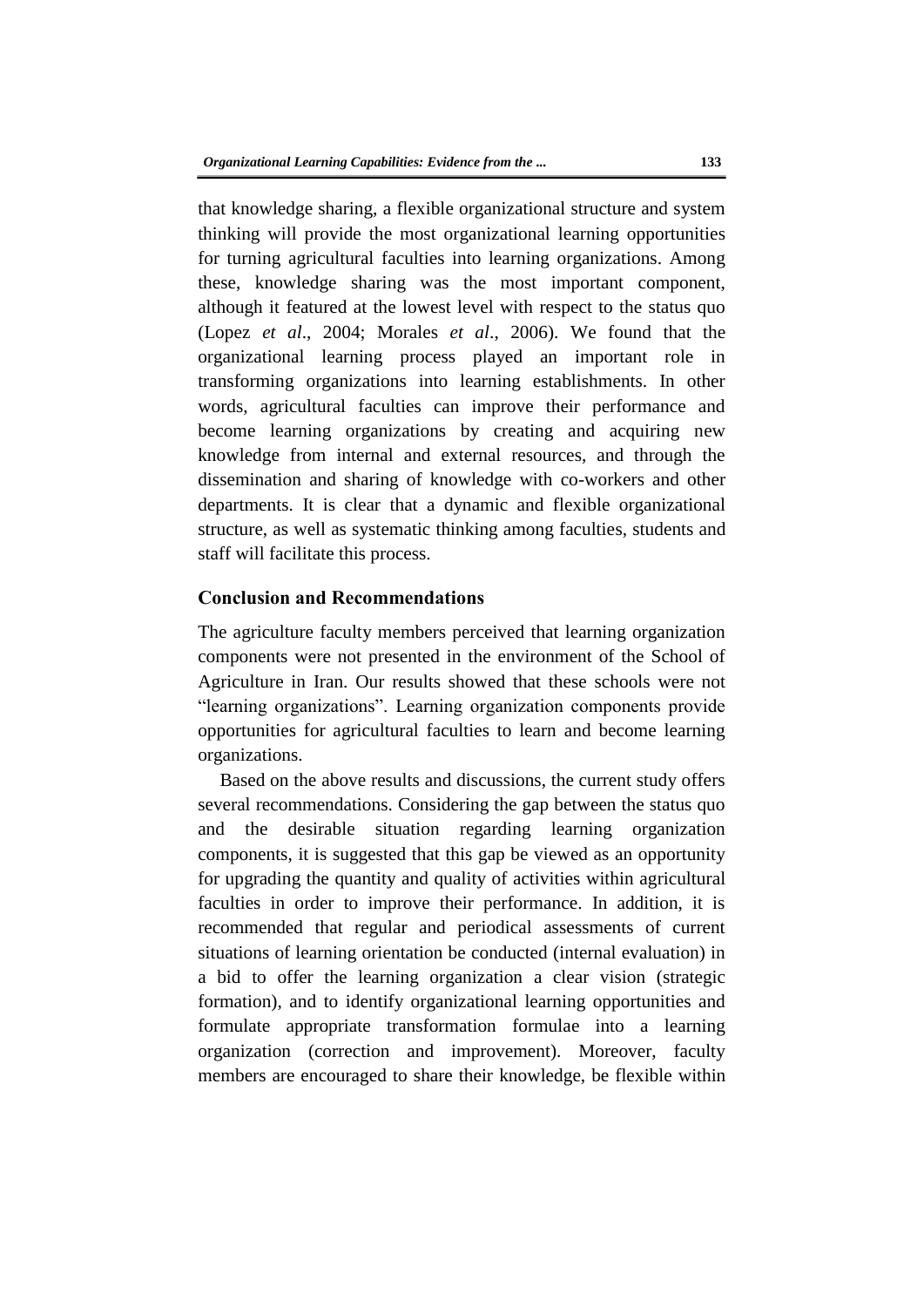organizational structure and to implement system thinking. With respect to sharing knowledge, providing experiential and practical educational opportunities for students, utilizing expert experiences from external resources, providing perquisites for creating group ideas and supporting creative ideas, as well as forming interdisciplinary research teams are also recommended.

Furthermore, forming interdisciplinary teaching teams, establishing interdisciplinary majors in order to upgrade teaching and research culture, conducting meetings for conveying new experiences and ideas and exchanging successful experiences among departments are among the suggestions outlined for disseminating and sharing created knowledge.

Additionally, applying the information system for clear communication among different departments using an intuitive approach (e.g., prints and electronic bulletins for facilitating information flow), establishing a rewarding system for encouraging group research activities and active attendance at national and international conferences are recommended.

In sum, this study provides a different perspective of learning orientation in the context of agricultural faculties. The results highlight the advantages of implementing changes at individual, team and organizational levels in a bid to propel faculties towards becoming learning organizations.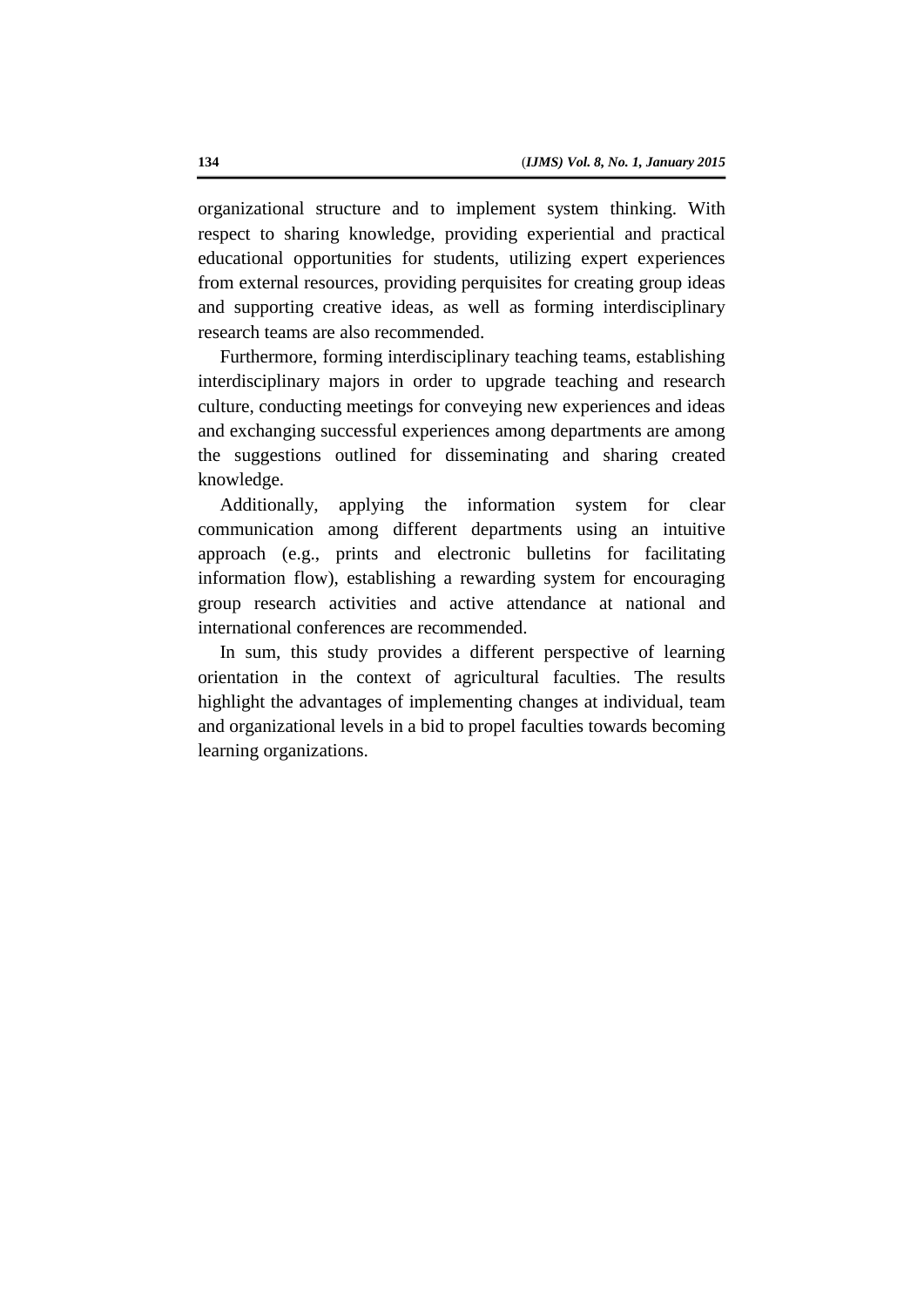#### **References**

- Abbasi, E. & Hedjazi, Y. (2010). "The role of leadership, culture and organizational learning in promotion of Iranian agricultural faculties' performance". *Quarterly Journal of Research and Planning in Higher Education*, 16(2), 61-79.
- Abbasi, E. (2010). *Designing and explaining agricultural learning university model*. PhD dissertation, University of Tehran, Iran.
- Abbasi, E.; Hejazi, Y.; Irvani, H.; Zali, M. R. & Alavi, S. B. (2012). "Organizational learning in agricultural faculties of Tehran province". *Iranian Journal of Agricultural Economics and Development Research*, 42- 2(2), 175-184.
- Ahmadian, H. R. (2004). *Education and its attitude in wisdom society*. In: Proceeding of the second conference on E- learning, Tehran, Iran.
- Alegre, J. & Chiva, R. (2007). "Assessing the impact of organizational learning capability on product innovation performance: An empirical test". *Technovation*, doi: 10.1016/j. technovation. 2007.09.003.
- Argyris, C. & Shön, D. (1978). *Organizational learning: A theory of action Perspective, reading*. MA: Addison – Wesley Publishing Company.
- Bass, B. M. (1997). "Does the transformational transactional leadership paradigm transcend organizational and national boundaries?". *American Psychology*, 52(2), 130 -139.
- Basu, B. & Sengupta, K. (2007). "Assessing success factors of knowledge management initiatives of academic institutions: A case of an Indian business school". *The Knowledge Management*, 5(3), 273-282.
- Bell, S.J.; Whitwell, G.J. & Lukas, B.A. (2002). "Schools of thought in organizational learning". *Journal of the Academy of Management Science*, 30**(**1), 70-86.
- Bhatnagar, J. (2006). "Measuring organizational learning capability in Indian managers and establishing firm performance linkage". *The Learning Organization*, 3(5), 416-433.
- Chiva, R.; Alger, J. & Lapiedra, R. (2007). "Measuring organizational learning capability among the workforce". *International Journal of Manpower*, 28(3/4), 224-242.
- Collinson, V. & Cook, T. F. (2007). *Organizational learning: Improving learning, teaching, and leading in school system*. Sage Publications, Ltd, USA.
- Cyert, R. M. & March, J. G. (1963). *A Behavioral Theory of the Firm* (2nd ed). Prentice Hall, Englewood Cliffs, NJ.
- Daft, R.L. & Weick, K.E. (1984). "Toward a model of organizations as interpretation systems". *Academy of Management Review*, 9(2), 284- 95.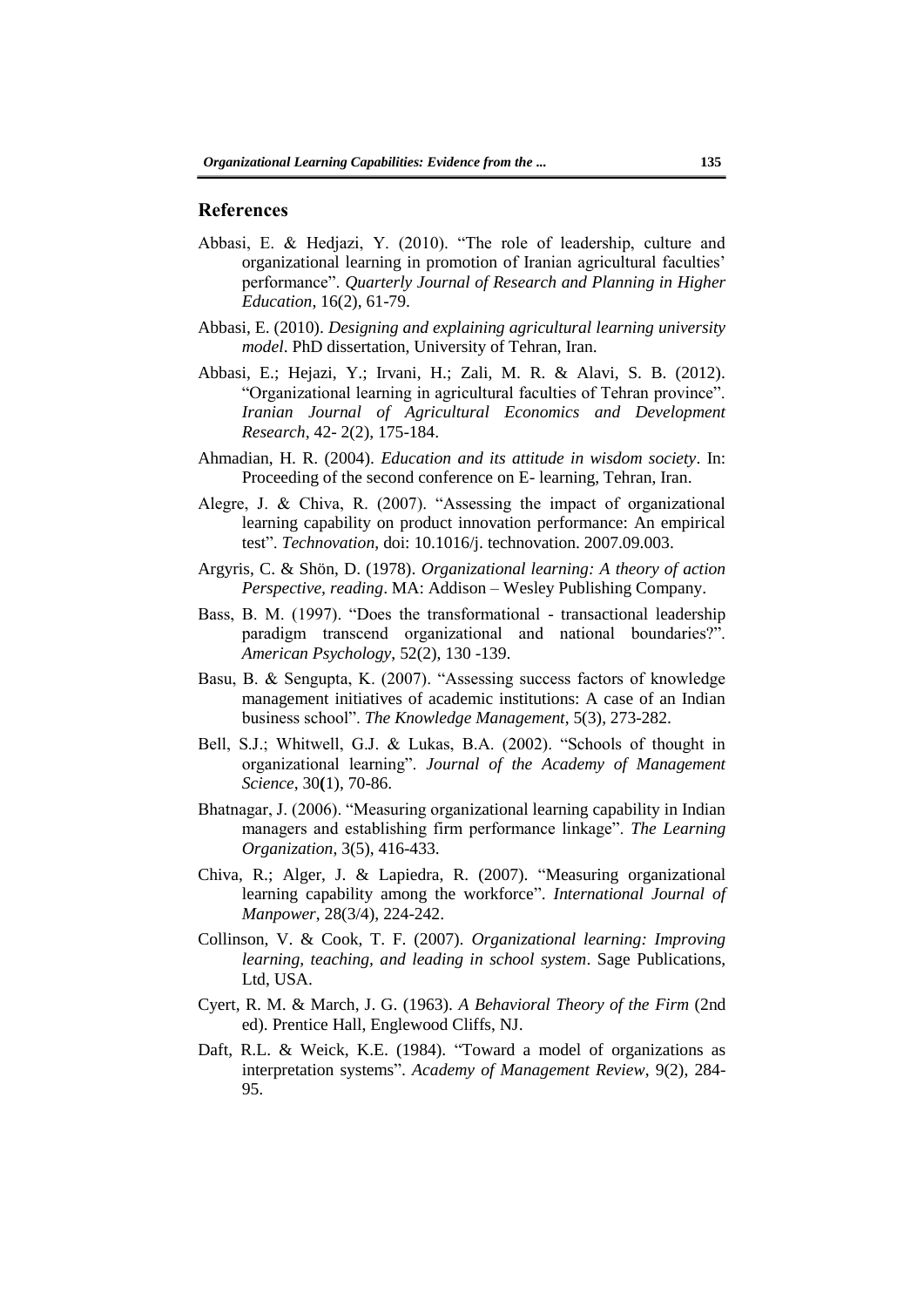- Denison, D. R. & Mishra, A. K. (1995). "Toward a theory of organizational culture and effectiveness". *Organization Science*, 6(2), 204-223.
- Dickson, Peter R. (1996). "The Static and dynamic mechanics of competition: A comment on hunt and Morgan's comparative advantage theory". *Journal of Marketing*, 60(4), 6-102.
- Dodgson, M. (1993). "Organizational learning: A review of some literature". *Organization Studies,* 14(3), 375-394.
- Garvin, D. (1993). "Building a learning organization". *Harvard Business Review*. 71(4), 78-91.
- Goh, S. C. (1998). "Toward a learning organization: The strategic building blocks". *Advanced Management Journal*, 63(2), 15-20.
- Goh, S.C. & Richards, G.R. (1997). "Benchmarking the learning capability of organization". *European Management Journal*, 15(5), 575-583.
- Gomez, P.; Cespedes-Lorente, J. & Valle-Cabrera, R. (2005). "Organizational learning capability: A proposal of measurement". *Journal of Business Research*, 58(6), 715-725.
- Hejazi, Y. & Veisi, H. (2008). "Determining components of organizational learning in institutes of agricultural higher education". *Quarterly Journal of Research and Planning in Higher Education*, 13(4), 45-65.
- Henri, J. F. (2006). "Management control systems and strategy: A resourcebased perspective". *Accounting, Organizations and Society,* 31(6), 529-558.
- Huber, G.P. (1991). "Organizational learning: the contributing processes and the literatures". *Organization Science*, 2(1), 88-115.
- Hult, G.T.M. & Ferrel, O.C. (1997). "Global organizational learning capability in purchasing construct and measurement". *Journal of Business Research*, 40(2), 97-111.
- Iglesias, V. (2004). "Perceptions about service. How much do they influence quality evaluations?". *Journal of Service Research*, 7(1), 90-103.
- Ipe, M. (2003). "Knowledge sharing in organizations: A conceptual framework". *Journal of Human Resource Development Review*, 2(4), 337-359.
- Jafar Nejad, A.; Zali. M. R. & Behzadi, S. (2005). *Assessing organizational learning in Tehran state university*. Deputy of research, Tehran University.
- James, C. R. (2003). "Designing learning organization". *Organizational Dynamics*, 32(1), 46-61.
- Kandemir, D., & Hult, G.T. (2004). "A conceptualization of an organizational learning culture in international joint ventures". *Industrial Marketing Management*, 34(5), 430-439.
- Kezar, A. (2005). "What campuses need to know about organizational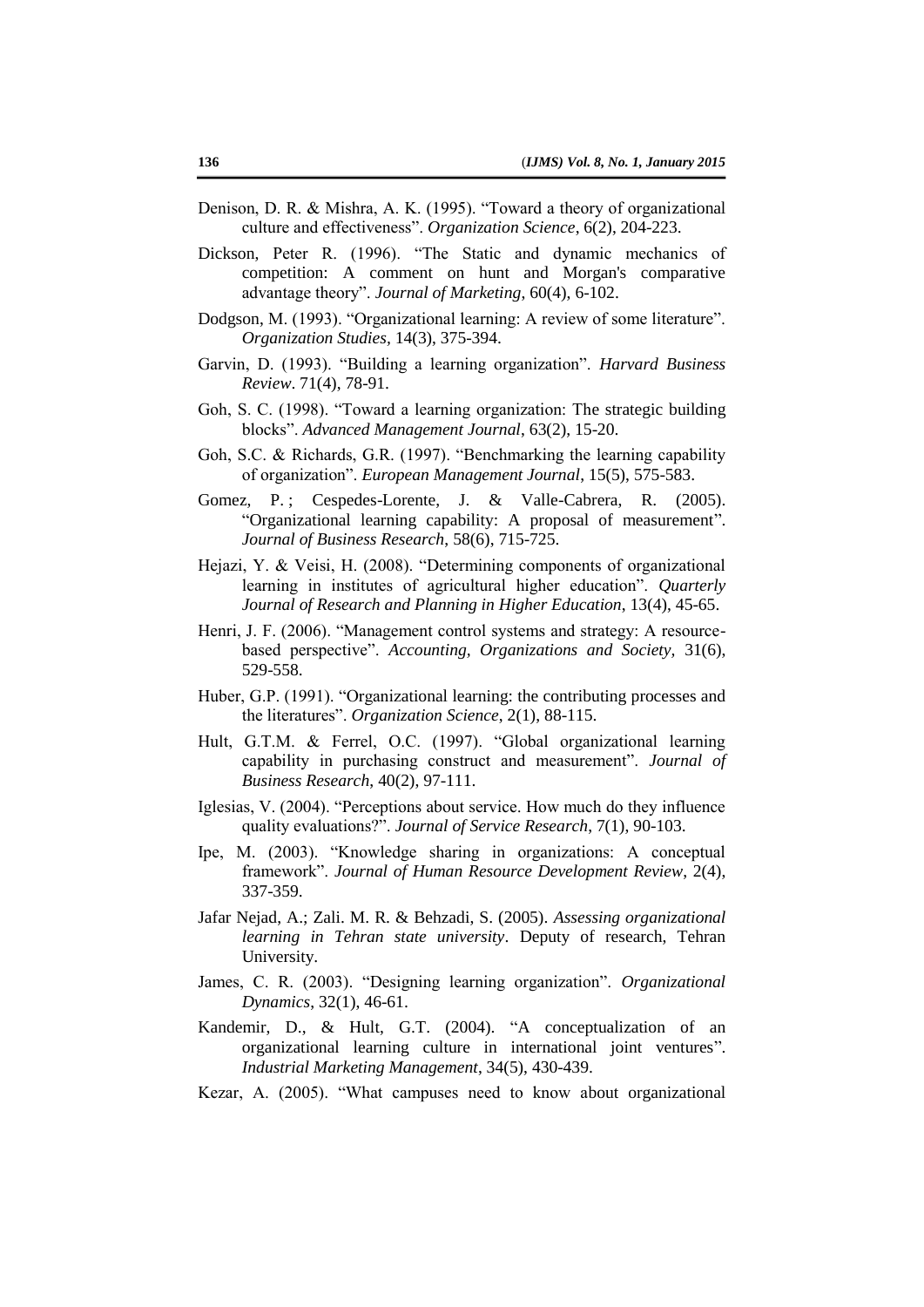learning and the learning organization?". *New Direction for Higher Education*,131, DOI: 10.1002/he.183. 7-22.

- Khasawneh, S. (2010). "Learning organization disciplines in higher education institutions: An approach to human resource development in Jordan". *Innovative Higher Education*, doi 10.1007/s10755-010-9170- 8.
- Krejcie, R. V. & Morgan, D. W. (1970). "Determining sample size for research activities". *Educational and Psychological Measurement*, 30, 607-610.
- Lee, J.N. (2001). "The impact of knowledge sharing, organizational capability and partnership quality on IS outsourcing success". *Information and Management*, 38(5), 323-335.
- Leitch, C. (2006). *An action research approach to entrepreneurship*. In: Neergaard, H., and J. P. Ulhoi (eds.), Handbook of Qualitative Research Method in Entrepreneurship. Edward Elgar Publishing, Inc.
- Levitt, B. and J.G. March (1988). "Organizational learning". *Annual Review of Sociology*, 14, DOI: 10.1146/annurev.so.14.080188.001535. 319- 340.
- Lopez, S. P. Peon, J. M. M. & Ordas, C. J. V. (2004). "Managing knowledge: The link between culture and organizational learning". J*ournal of Knowledge Management*, 8(6), 93-104.
- Meel, R.M.V. (1997). "How to augment effectiveness and flexibility by curriculum development in Agricultural Higher Education". *The Journal of Agricultural Education and Extension*, 4(3), 151 - 161.
- Morales, V. J. G. Martin, F. J. & Sanchez, R. (2006). "Strategies factors and barriers for promoting educational organizational learning". *Teaching and Teacher Education*, 22(4), 478-502.
- Naderi Khorshidi, A. (2002). *Designing a model for development of organizational learning capability in Iran Khodro Cooperative*. Unpublished Ph.D. dissertation, University of Tehran.
- Ortenblad, A. (2004). "The learning organization: Towards an integrated model". *The Learning Organization*, 11(2), 129-144.
- Portfelt, S. I. (2006). *The university: A learning organization? An illustrative based on system theory*. Unpublished PhD dissertation, Karlstad University, Sweden.
- RasteMoghadam, A. (2005). *Study of AllamehTabatabaee University as a learning organization (Manager's points of view)*. Unpublished thesis, University of Allame Tabatabaee, Iran.
- Reece, D.P. (2004). *Universities as learning organization: How Australian Universities become learning organizations?*. Unpublished PhD dissertation, Murdoch University, Australia.